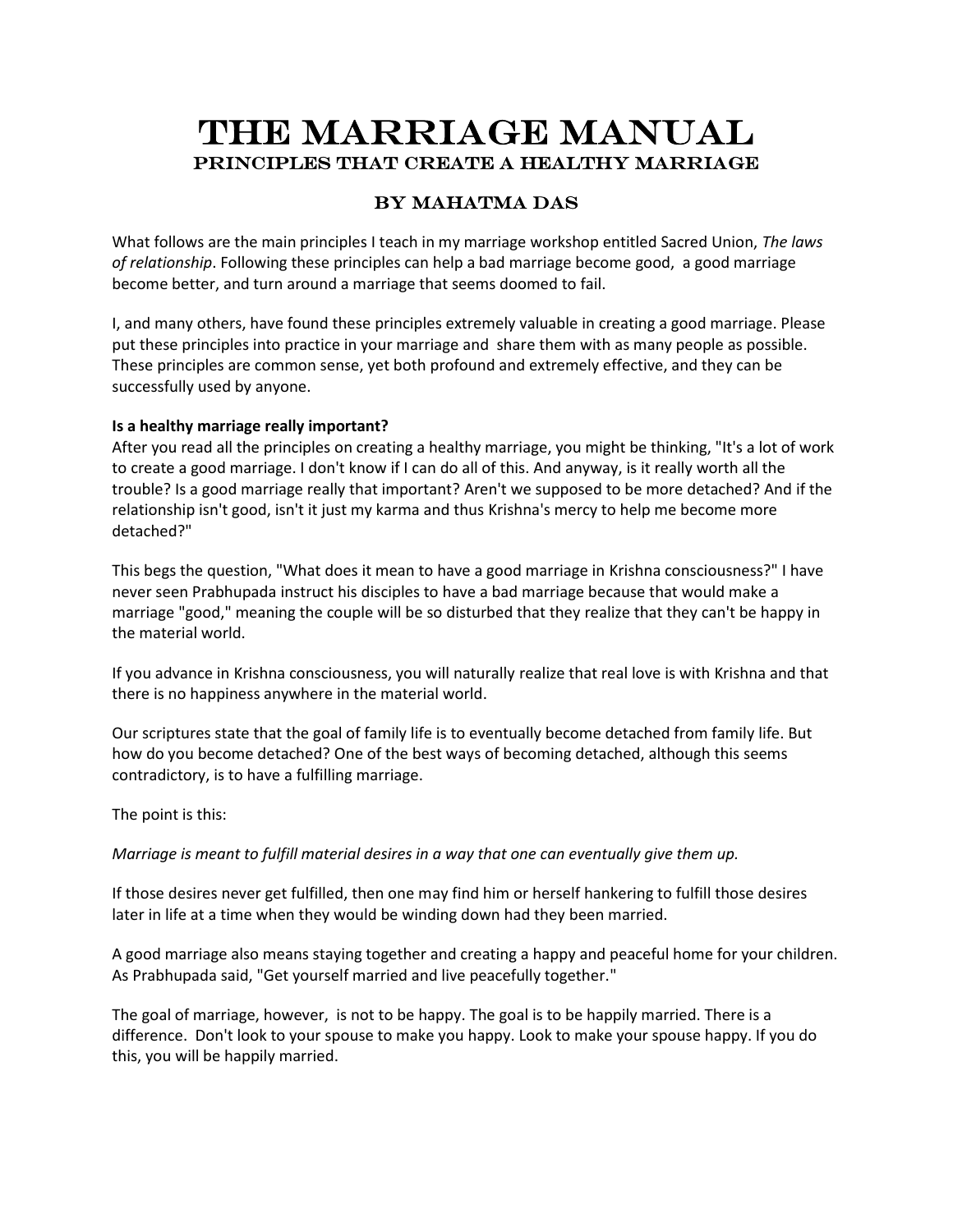When you are happily married you create a peaceful platform, an asrama, from which you cultivate your Krishna consciousness well. It is by cultivation of Krishna consciousness that you become happy.

No one has ever become happy trying to satisfy their desires. At the same time, if basic relational needs are not met, one will not be peaceful. Being peaceful is necessary so that we can cultivate our Krishna consciousness.

Sense gratification is not the goal of household life. The goal is to execute Krishna consciousness. If you believe it is your spouse's responsibility to make you happy, and you expect this from him or her, you will likely be let down and frustrated. Rather, think it is your service to make your spouse happy, to serve them, and to be a good example of Krishna consciousness. This will make you happy.

We know that ultimately the only thing that will make us happy is Krishna consciousness. So if we utilize the grhastha asrama to increase our Krishna consciousness, helping one another in our service to guru and Krishna, we will be happy because we will be advancing in Krishna consciousness.

#### **Laws of relationship**

Creating a good relationship is not a mystery. There are laws that create connection. If you are married, or want to be married, as a service to your spouse you need to learn these laws.

There are many books and websites on marriage, in and outside of Krishna consciousness, that can help you better understand how to make a marriage work.

The main point is:

*Your spouse can be likened to a machine, and you need to learn the skills required operate this machine well. If you don't, the machine will not operate properly, or even break down.*

When your spouse complains too much, it is likely an indication that you are not operating the machine well. So how do you learn how to better operate the machine? One of the best ways to do this is to ask your spouse how the machine functions best.

And then listen to what he or she says and try to do implement the advice as best you can.

You should enter grhastha asrama with the goal of making the asrama successful by becoming the servant of your husband or your wife, not enter it to become the controller or enjoyer of your spouse. View success in this asrama as success in your Krishna consciousness.

"Succeeding" your marriage is part of what it means to succeed in Krishna consciousness.

#### **The right paradigm**

Can you make a 6 out of the symbol "IX" using only one line?

You either are going to figure out how to do this right away, or you are not going to get it. It depends on how you are looking at this, on your paradigm.

Sometimes people fail in their marriage not because of any lack of effort, analysis, or care. Sometimes people fail because they're locked in the wrong paradigm.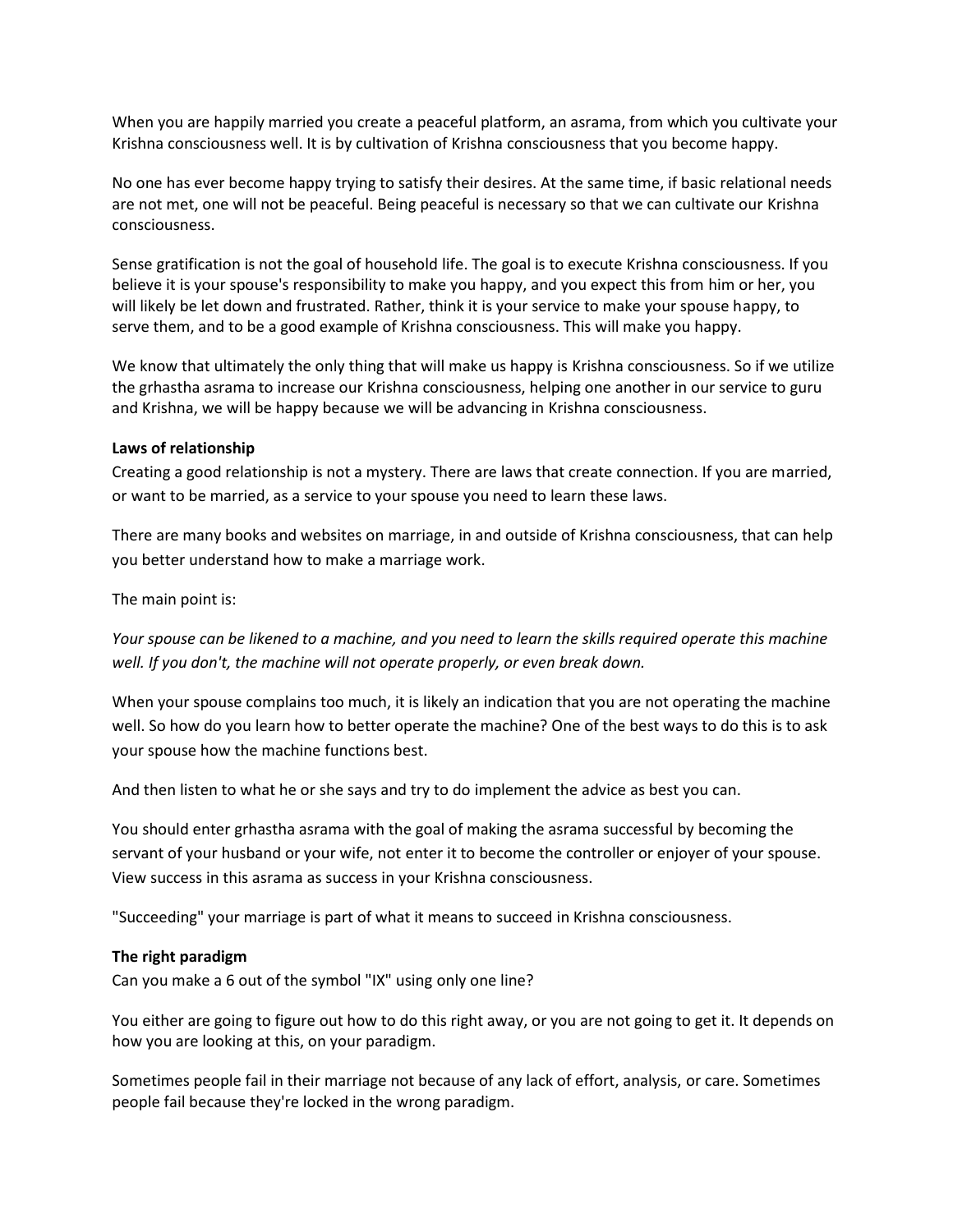If you're not seeing your marriage or your spouse in the proper light, then you won't succeed. And no amount of effort will change that. The only thing that will get you different results is a different perspective. Once you adopt the right perspective, having a good marriage can be as easy as placing an "S" in front of "IX" to make "SIX."

The point is this:

*Unhealthy paradigms that we bring to our marriage become the negative operating programs undermining our marriage, and thus can become the cause of a failed marriage. Similarly, healthy paradigms form the basis of a successful marriage.*

Do you have any unhealthy paradigms that are undermining your marriage?

In Iskcon, unfortunately, negative paradigms about women, children and marriage are common. We hear that marriage is a falldown, women are an entanglement, and it is a dark well. Such considerations, when not balanced with the positive sides of grhastha life, can be toxic to a good marriage.

Negative paradigms can be toxic by creating attitudes that make it difficult - or impossible - to have a good marriage.

Another factor that can negatively impact a marriage is holding our spouses to stereotyped roles that are difficult or impossible to fulfill, or assuming roles ourselves that are inappropriate (based on our misunderstanding of sastra).

One such example of this is the teaching that a husband is the guru to the wife. To explain how this teaching is misunderstood, and thus can be harmful to a good relationship, I have written an article titled "Husband as Guru" which it is available on my website and on dandavats.com

# **It is your duty to love**

Our consumer values of, "We want what we want, when we want it," and then quickly getting it, are entering into our marriages. Today we are less accustomed to working (and waiting) for things than we were in the past. Spouses are becoming a bit like old cars: if the spouse isn't working well, we trade him or her in for a new model.

Dharma means we do something because it is right, not that we only do something because we like doing it. The point is:

*Our duty is to love our spouses, whether or not we love them.*

Maharaja Priyavrata was a wonderful kind, loving and caring husband. Yet *sastra* says he was not at all attached to his wife. This appears contradictory. How can one be so loving yet so detached?

He took loving his wife and family as his duty. Therefore he was the best husband and father. Although we might find this kind of "love" artificial, the so-called love in the material world is more artificial because it is based more on emotions than duty. And if the emotions wane, the relationship also wanes.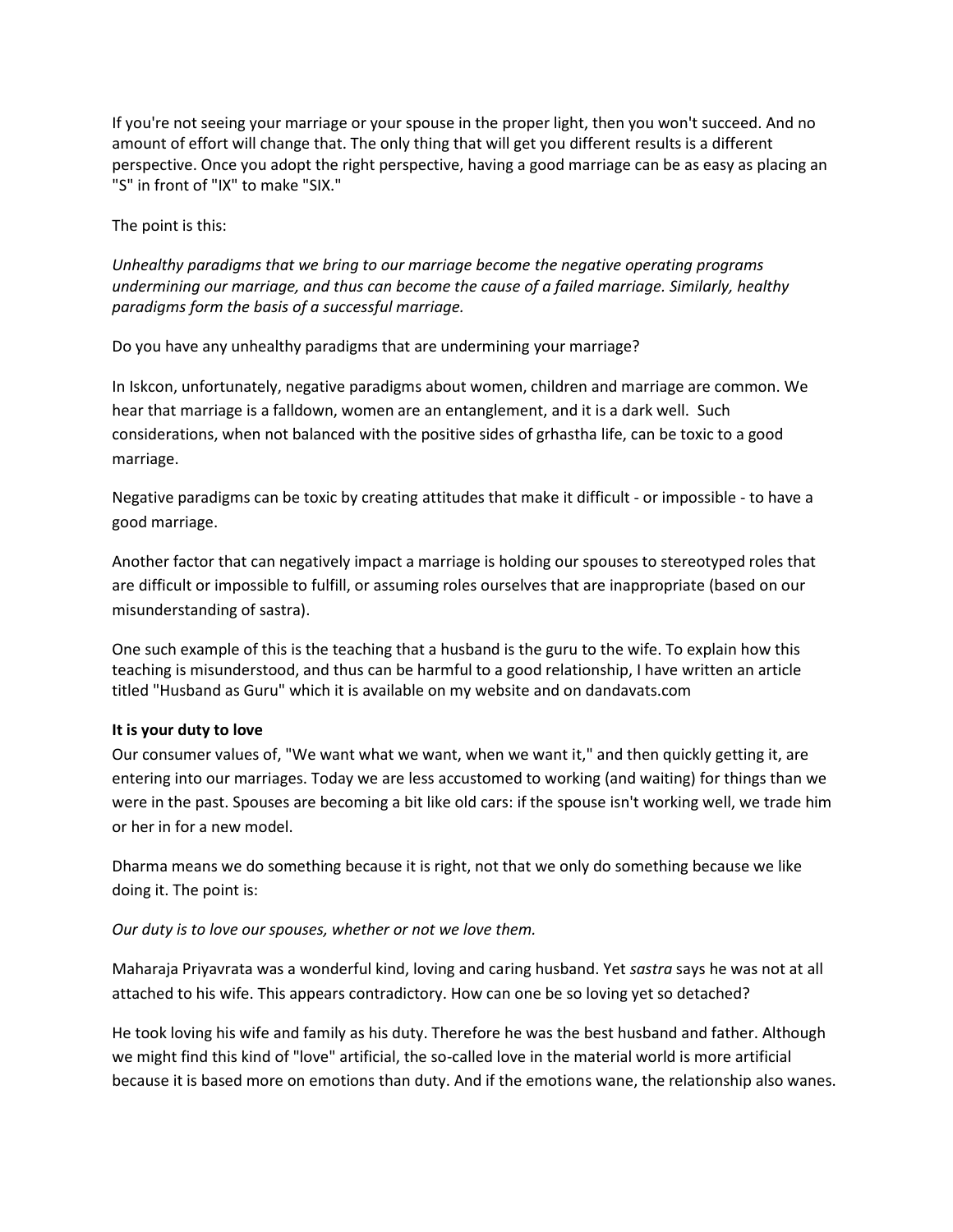When a spouse says, "I don't have the same feelings for you I had when we were younger," this translates into, "I don't love you anymore." The underpinning is this: "Since I don't love you anymore, I feel the need to find someone else to love."

If you want to base your relationship primarily on the feelings of "love" rather than duty, the chances of your marriage lasting, or being a fulfilling relationship - even if you stay together - are rare. But if we take it as our dharma to "love," the "love" will last.

Dharma is higher than feeling.

# **Did I marry the right person?**

You might sometimes question whether you married the right person. This is the wrong question to ask. As mentioned above, the key to a successful marriage is showing affection, kindness, and sensitivity to the person you found.

The point is:

# *It is not whether you married the right person, but whether you are "loving" the person you married.*

Anyone can fall in love. It takes absolutely no work. And the relationship automatically stays good in this romantic stage. Why? It is because when "in love" you secrete hormones that intoxicate you. This intoxication makes you blind to the faults of your partner. Many of the wonderful things they did when you first "fell in love" become the very things that disturb you later on. You just didn't pay attention to these things when you first met. You were so in love that those things seemed cute.

How is it that "good" relationships often later become bad. It is because after the romance stage the couple needs to learn relationship skills, skills they didn't need to have during the romantic stage when everything they did was wonderful and seemingly perfect. If they don't learn them, then they may never learn how to adjust to their differences and the things they don't like in one another. In other words, after the romantic stage is over, how we choose to act will determine the success of our marriage.

For devotees this is a serious consideration. We are meant to be examples to the public. But we are failing in general to set an ideal example of grhastha life. Our divorce rates are no different than those outside of Iskcon. Some devotees say they are even higher. If our philosophy is supposed to be perfect and solve all problems, our marriages should demonstrate this.

Why is this? More about this in the next principle.

# **Problems are caused by a lack of connection, not a lack of communication**.

Contrary to popular belief, effective communication is an effect of a good relationship, not the cause of a good relationship. If you want to improve the communication, first work on improving the relationship. Then the communication will automatically improve. Good communication is the result of a good connection. Every couple that has a good relationship naturally has good communication. When couples are first "in love" they have great communication. Bad communication is a symptom of a relationship problem.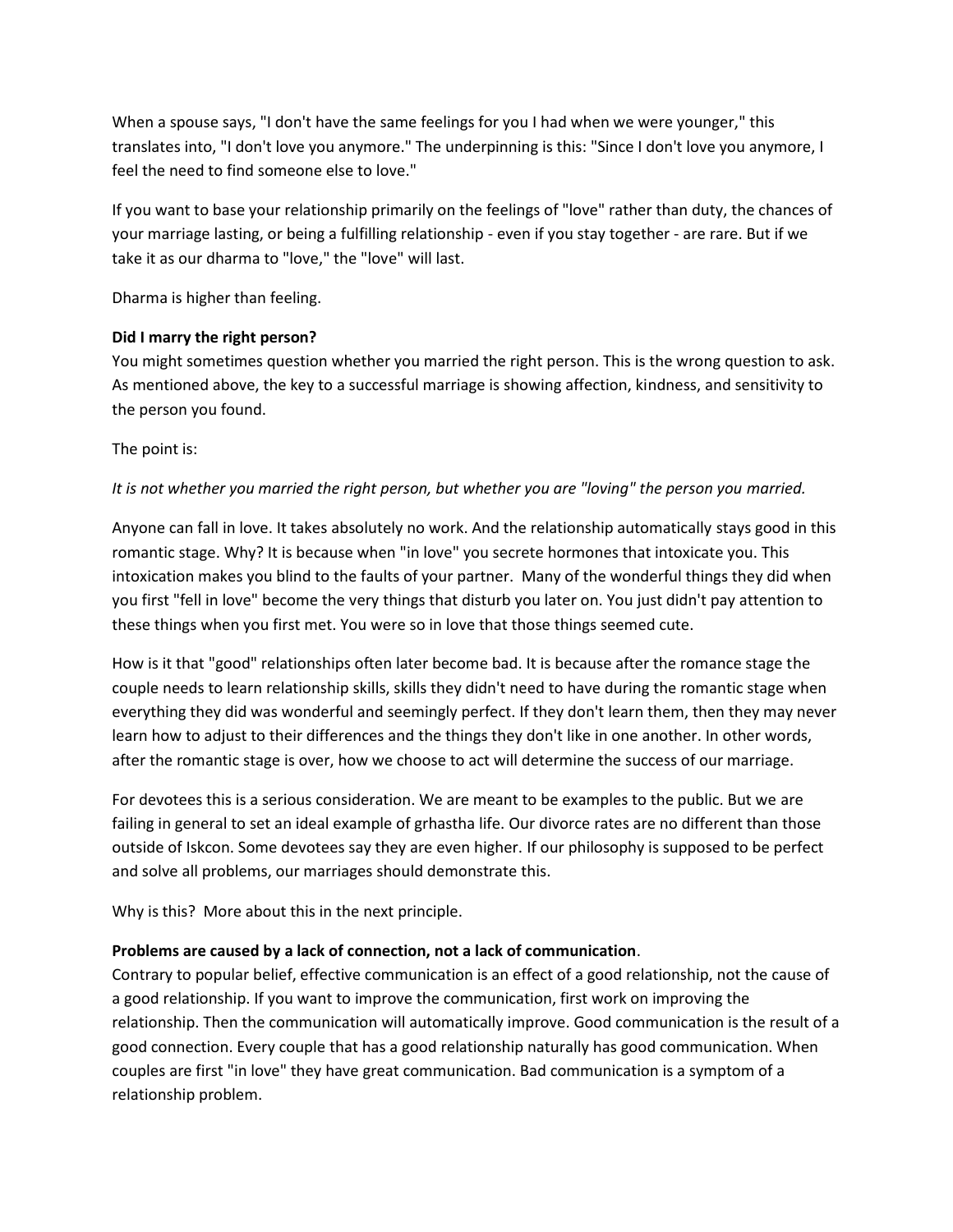Marriages don't change because people talk; they change because people change and thus become closer. So talk about things that will make you connect more. Problems get dissolved when the connection between husband and wife improves. The main point is this:

*Trouble in marriage means a lack of connection. If you want to make things better, established a better connection.*

The more effort you put into improving your relationship, the stronger your marriage becomes. Sometimes all this means is spending more time together. It can be as simple as making sure you spend time every day sharing your mind with one another (sharing one's mind in confidence is one of the loving exchanges). Tip the balance too much in favor of things that minimize time together and your marriage drops in priority (occasionally this could even mean time spent in seva, with friends, or with the kids).

#### **Becoming the right person**

Succeeding in marriage is less about finding the right person and more about becoming the right person. Why? Because you affect those around you.

A man once came to a town and asked the local sage, "I'm thinking about moving here. What kinds of people live here?" The sage asked the man, "What kinds of people live in the town you came from?"

"Where I'm from the people are liars, cheaters, and mean spirited," the man responded.

"The people are the same here," said the sage.

Then another man came to town and asked the sage the same question. The sage asked the man, "What kinds of people live in the town you came from?"

"Where I'm from the people are wonderful, kind, and courteous," the man responded.

"The people are the same here," said the sage.

The point is this:

*We are not just an objective observer of the people in our life; we're a subjective influence on them.*

In other words, our presence changes people and thus changes what we observe. Your relationship is not simply a function of who you pick; it's also a function of who you are.

Would your spouse be a better or happier person married to someone else? It is painful to admit this could be true.

Okay, your spouse may be contributing to bad dynamics. But you play a role as well. I've never seen a marital situation caused only by one spouse. What can you do to improve the situation?

Even if your spouse had an affair, you're partly responsible. What was your spouse seeking outside your marriage that was not available within it?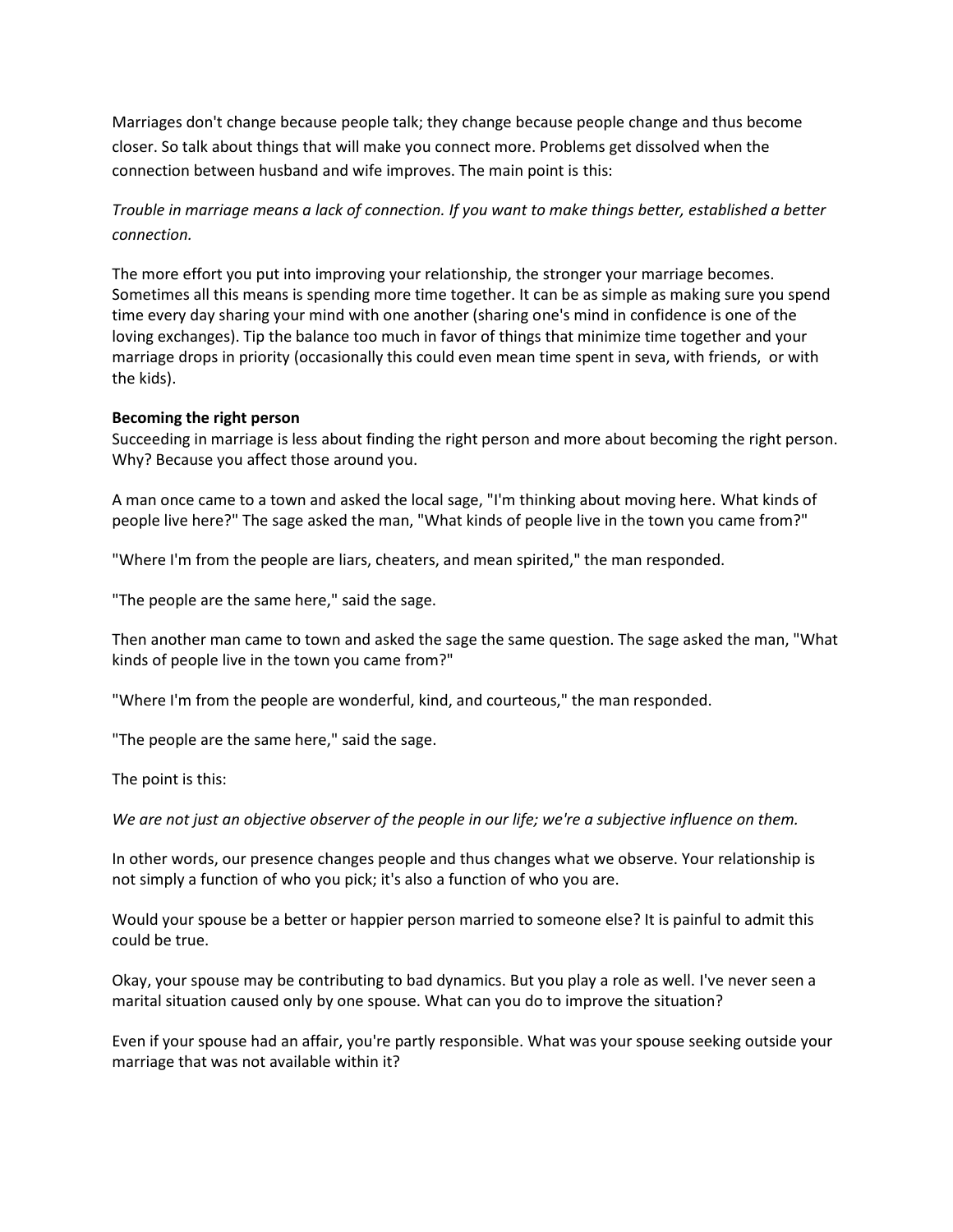Don't just sit there waiting for your spouse to change. If you want your situation to change, then change it! Do your part. Because if you change, then everything around you changes too. And you've got to make the right changes. Like a scientist, you have to know what changes to make to get the outcome you're looking for.

One of the easiest ways to know what changes to make, and probably the most overlooked, is simply to ask your spouse how to be a better partner.

#### **It only takes one person to change a marriage**

One person can change a marriage. If you have two chemicals and mix them, you get a third. If you want a different result, you only have to change one chemical.

The point is this:

# *If you change, you will get different results in your marriage.*

A family is a system. There are interlocking parts that affect one another. Of course, it is better if both partners are involved in improving the marriage, but you still can make a difference. A marriage needs a leader. If you don't feel like doing anything to improve the relationship until your spouse is also willing to improve, then nothing may happen.

Don't give up. Work on yourself. Do what you can to improve the marriage. When a broken bone heals it becomes stronger than it was before it was broken. So if your marriage is in trouble (or even gets in trouble) it can become stronger than before things broke down between you.

#### **Quick Fixes**

When a person learns that their husband or wife doesn't "love" them anymore, they usually try to find a fix for their problem. The same is true for couples trying to resolve serious differences before it's too late.

Many people go online and search for THE answer. But finding a solution to your marriage problems is not like finding a solution to a financial problem. You can't just click, get a loan, and have an instant solution.

Today people are into quick fixes. But you can't "microwave" a relationship. Relationships work according to the law of the harvest. In the spring time you plant. Then you water and fertilize all summer long. And, of course, you wait. Then you harvest the crop.

Relationships are similar. They take time to grow and improve. But most people look for short-cuts. Today everything is about efficiency. Efficiency works with machines, business, and finances. But efficiency does not work with relationships.

Relationships, like crops, are governed by the natural laws of the universe. If you skip a step, you'll short circuit the process and slow yourself down. Taking time, going step-by-step is how you improve a relationship.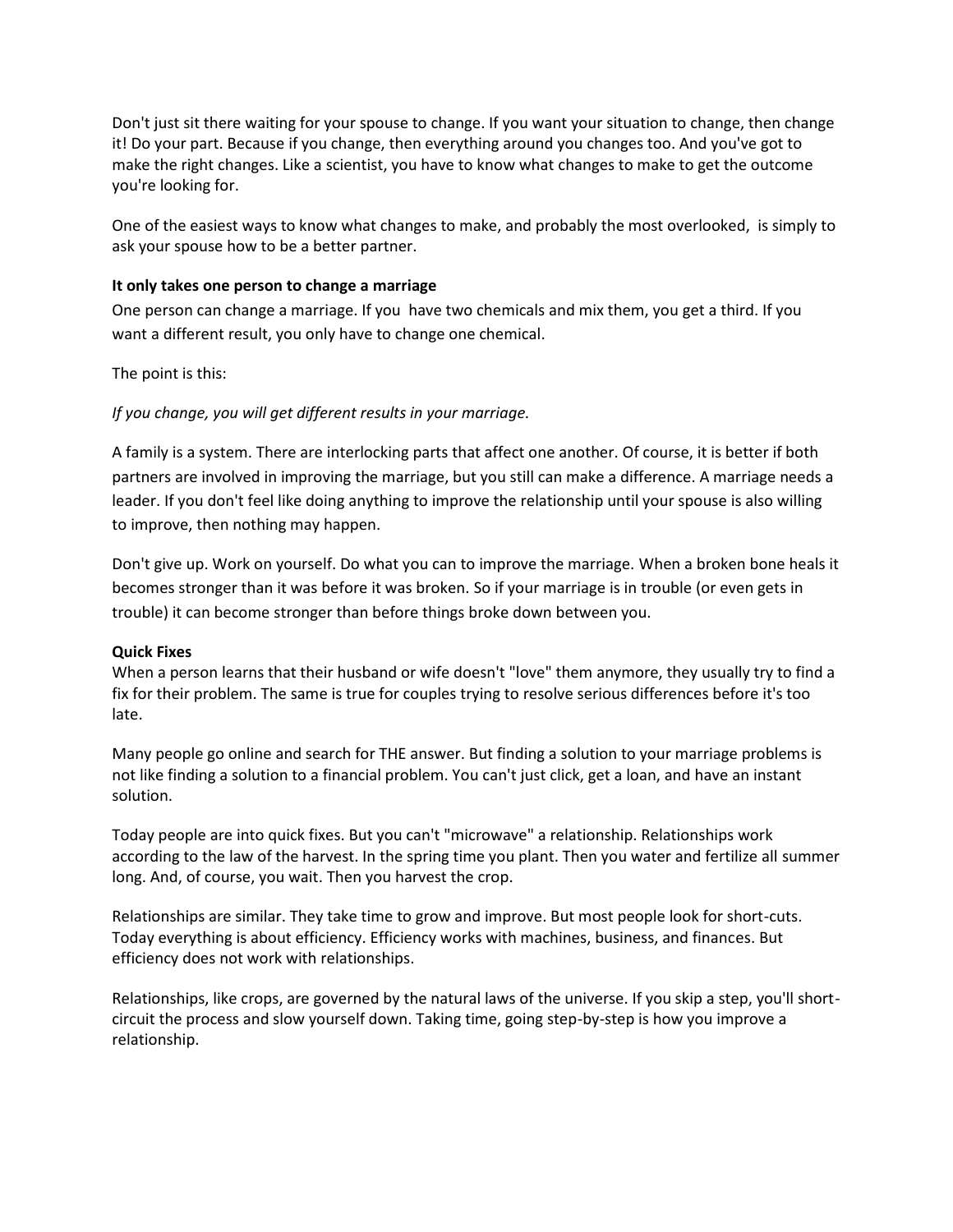Once a man was desperately trying to "win back" his wife and he read an e-book which recommended THE solution: date other women in order to make his wife jealous. The idea is that this would bring his wife back to him.

But his wife left him because she wasn't happy with him. Even if he gets her back, if he doesn't change she'll leave him again. So if your relationship isn't working well, and if you don't change in areas that will improve it, then you will have accomplished nothing in the long-term.

The point is:

*The only way you can change your marriage is to change yourself. You've got to become the man or woman that your spouse would want to be married to.*

You have to learn what your spouse wants in a marriage. And you need to learn how to implement relationship habits so that you can offer them what they want consistently.

# **Words can break the heart**

Kids in the US have a nursery rhyme that goes like this: "Sticks and stones can break my bones, but words can never hurt me." But the fact is the words do hurt. Words do more damage than breaking bones; they break hearts.

In frustration or anger people say stupid things and use obscene language. Even if you or your spouse didn't mean to say it, once it's said, the damage is done. That's why it's so important for spouses to learn to control themselves and watch what they say.

The point is this:

*The most common request married couples have is that they just want their spouse to be nice to them.*

Can we not learn to be nice to the very person we vowed to serve and protect? It sounds simple but it is often a challenge. Of course, a devotee is meant not only to be nice to his family, but he or she is meant to be nice to everyone. And more than nice, we are meant to be compassionate. Isn't it is an irony that we are sometimes challenged to speak nicely to our spouses?

*We need to learn how to:*

- **Express our feelings in a healthy way.**
- **Say what's on our mind without destroying our spouse.**
- Understand what it means to be honest with our spouse?
- **Control destructive impulses.**
- **Listen so your spouse will talk.**
- Talk so your spouse will listen.

# **You can be right or you can be happy**

In a courtroom, a hospital, or an office, right and wrong determine success or failure. The decision to prescribe the right medicine, for example, could be the difference between life and death. The relationship between the doctor and the patient is secondary. Being right is what matters and what is rewarded.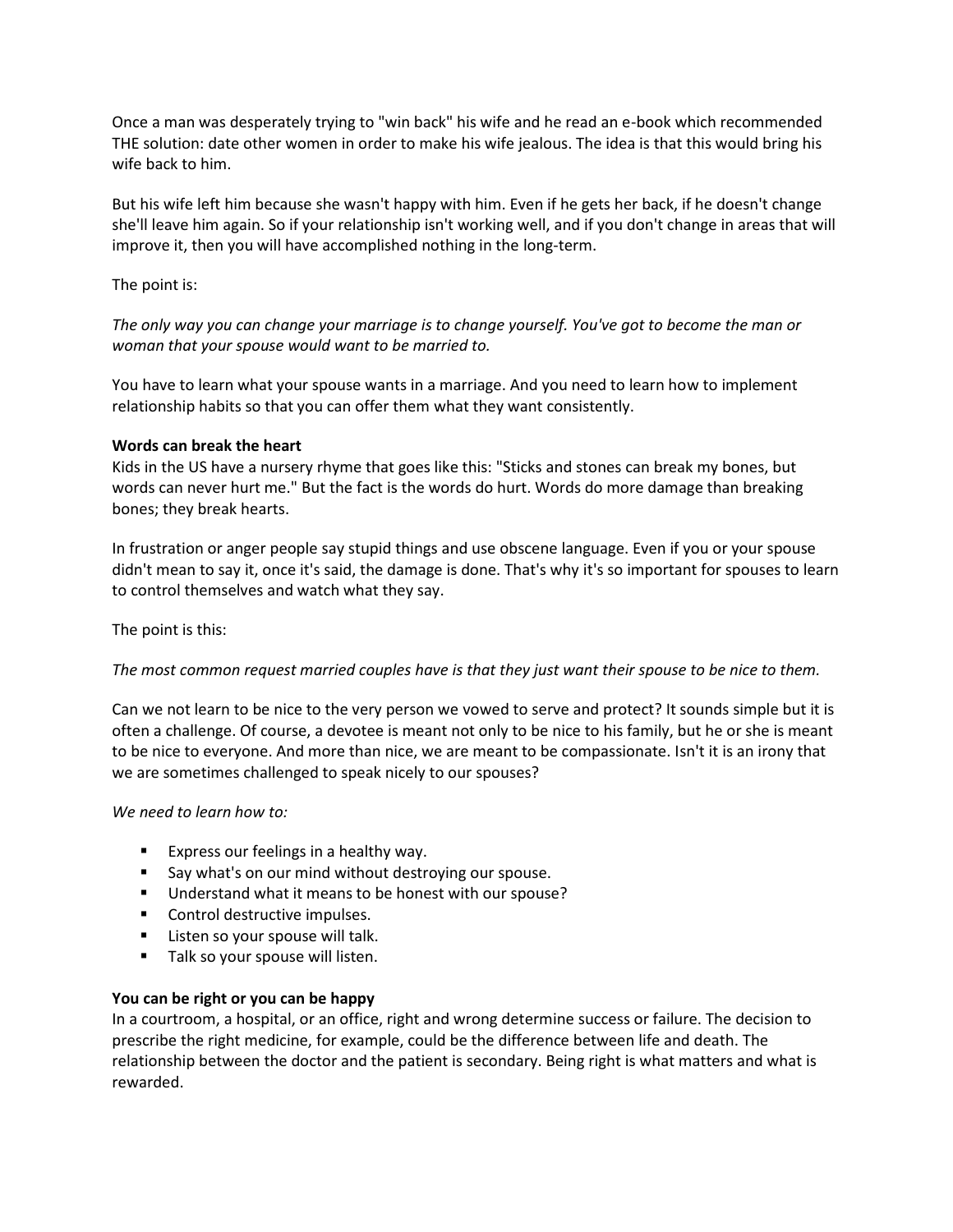But in marriage, being right has no value. All that matters is the relationship. Sometimes you have to choose whether you want to be right or you want to be happily married!

Just because you're right/wrong paradigm works at the office doesn't mean you should bring it home. "He who is a hammer thinks everything is a nail." Some things work perfectly in one area of life and fail terribly in another. In marriage, you have to be like a carpenter and know which tool to use. The right/wrong mode is the wrong tool to use in your marriage.

The point is:

*The more you insist on being right, the more you will be miserable in your marriage. Don't go for right; go for relationship.*

IQ is a measure of your intellectual intelligence. The higher your IQ, the better your ability to process information and determine what's "right." EQ is a measure of your emotional intelligence. The higher your EQ, the better your ability to connect with people and succeed in relationships. Just as some athletes are strong but not fast, many people have a high IQ but a low EQ. In fact, a high IQ coupled with a low EQ can be a disastrous combination for a marriage.

Anyone can increase their EQ and learn to make their marriage right. So remember, the most important thing is the relationship. And if you have a good relationship, then you are right.

# **Patience**

Do you know what happens after you plant the seed of a Chinese bamboo tree? Nothing. For four years you get nothing other than a tiny shoot coming out of a bulb.

But what's happening is that underneath the ground there's a massive root structure that's forming. Then, in the fifth year, the Chinese bamboo tree grows and grows, sometimes growing up to eighty eighty feet tall!

Marriages sometimes grow like Chinese bamboo trees. You try and try to be kind by giving gifts, being gentle, or sharing a joke, yet sometimes it takes months, even years before you see the growth. But all the while you're making deposits into a secret account that all of a sudden (that's the way it seems, but, in fact, my point is that it's not all of sudden) begins paying dividends.

It takes maturity to be patient.

The point is:

*It takes maturity to be willing to give your spouse the time they need to grow - and to see that time as an opportunity for you to grow too.*

# **What you feel and what you do**

You need to distinguish between what you feel and what you do. Unfortunately people who feel bad also act bad. However, you can feel hurt but choose to behave in a loving productive way. So don't fall victim to your feelings. Align you actions with your values and goals, not with your feelings and impulses. The point is:

*The outcome of your marriage will be an outcome of your actions, not your feelings.*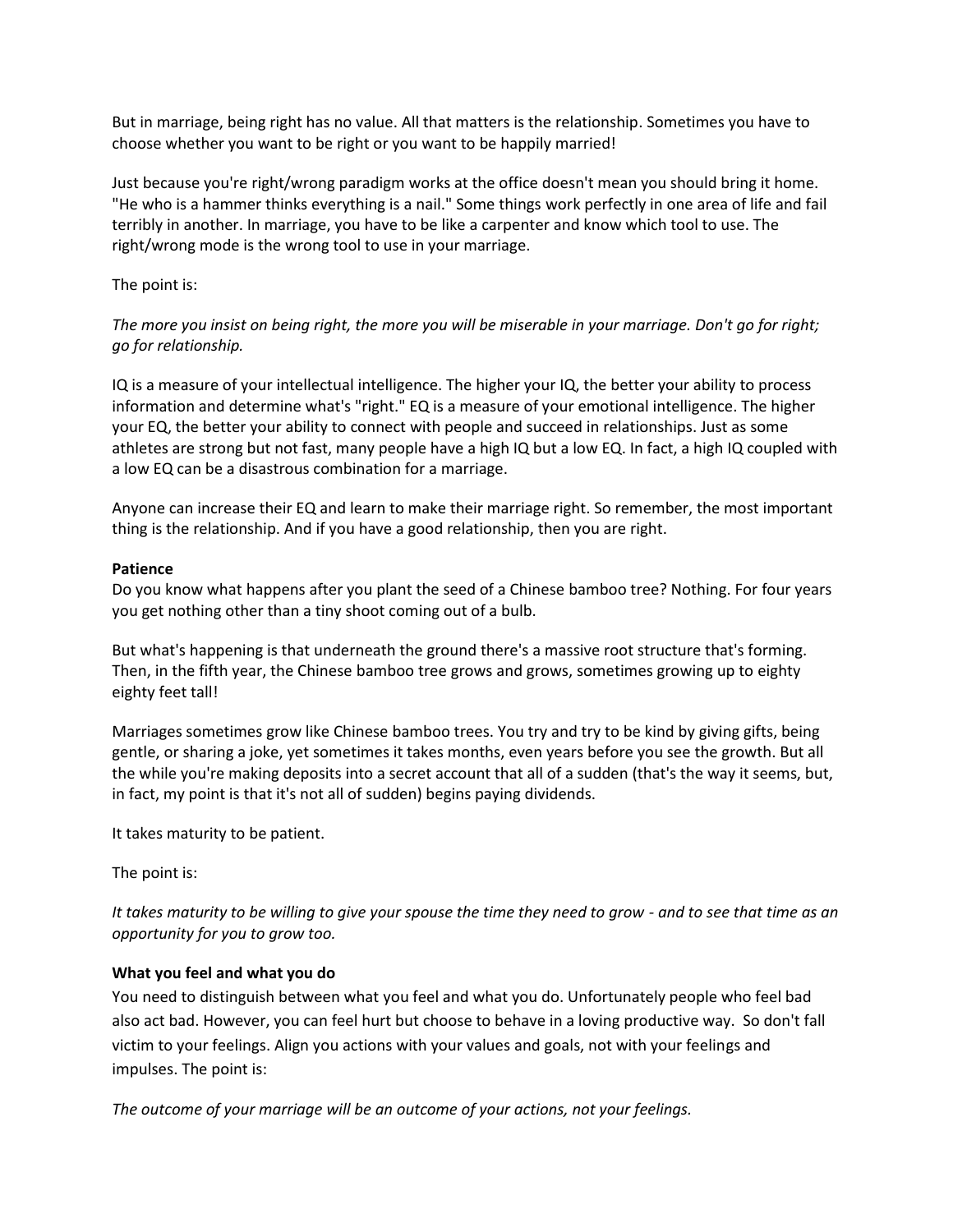You bring conditioning into your marriage from childhood, and many of these conditioned behaviors make marriage difficult. Don't say "This is what I am like and I can't change." When we say, "A leopard can't change his spots," we are saying we are animals. We are different than animals. We can choose to behave differently.

#### **Personality versus character**

*"The difficultly with marriage is that we fall in love with a personality, but we must live with a character."* - Peter Devries

Your "personality" is how people experience you. It's your public persona. Character is who you are when no one is watching.

When you and your spouse met, you met each other's personalities. You showed your spouse - and you were shown by your spouse - your public personas. It is just how you display yourself to others.

But marriage is in too close quarters for anyone to sustain a public persona. Personalities eventually give way to a self that gets revealed for the first time. And there you each stand, naked as if no one is watching. And that's when you meet a different self for the first time!

You and your spouse don't meet the person who charmed each other's friends, bought gifts for each other's parents, and always smiled from ear to ear. No, this time it's a meeting of your characters. In many cases, it's not only that you're meeting each other for the first time, but it's that you're meeting yourselves for the first time.

The reason so many people fail at marriage and an attempt at marriage renewal is not that they don't like their spouse. It's that they don't like themselves. The point is this:

*While everyone else in our life is like a mirror reflecting our personality, our spouse is a mirror reflecting our character.*

And many people don't like what they see!

Many people would rather choose to be with someone else rather than remain with their spouse and have to continue to be with themselves. (Did you get that?)

Balthasar Gracian wrote in his 17th century manual on success, The Art of Worldly Wisdom, as follows: "You are as much a real person as you are deep. As with the depths of a diamond, the interior is twice as important as the surface. There are people who are all facade, like a house left unfinished when the funds run out. They have the entrance of a palace but the inner rooms of a cottage."

Marriage renewal and individual character development go hand-in-hand.

#### **You decide**

Freud documented the impact that heredity and upbringing have on a person's fate. We learn patters early-on that play out over and over while we remain oblivious to how they control (and possibly destroy) our lives. But does that mean the destiny of your marriage was determined years ago?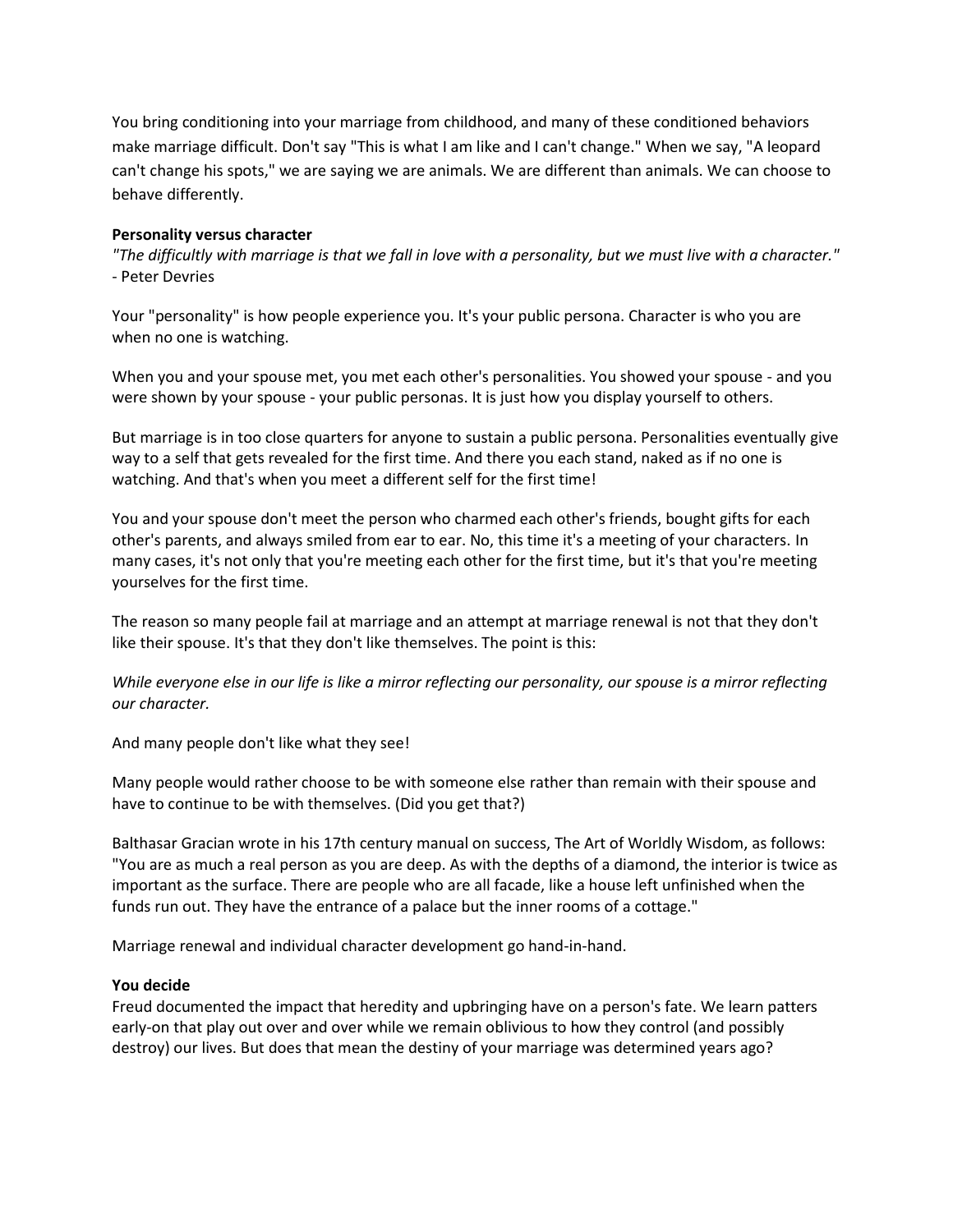There is no doubt that you have deeply rooted relationship instincts. But those instincts don't have to control you. Your past constantly vies for control of your future, but you have a choice whether or not you allow your past to control your future.

Your control takes place in the present. You can decide how to act. You can decide how to act rather than be a victim to your past. After all, karma is a result of your past actions. Even what we do a minute ago affects us right now. Every effect has a cause.

This point is that you can consciously reject what you know doesn't work and then replace old habits with new ways of behaving.

# The point is:

*Most people are more comfortable doing what's familiar, even though destructive, than doing what's unfamiliar although constructive. As crazy as it sounds, most people prefer doing what they know doesn't work rather than breaking out of old patters to do something different that would work better.*

We need to become a "transition person." A transition person is someone who breaks free from unhealthy relationship patterns that have been in their family for generations. You are by no means a product solely of your heredity or environment. There is a third element: your decision. And that is how you deal with your past.

By the way, marriage education means to educate someone to acquire the ability to choose their behavior.

A successful marriage is not something that just happens; you have to craft it. It's a result of deliberate and conscious decisions to make your relationship work well.

#### **Respect**

What actions of yours demonstrate respect to your spouse? What actions of yours undermine respect?

Relationships are based on and nurtured by respect. Anger, yelling, criticism, sarcasm, inappropriate language, put downs, irreverence, not listening well, self-centeredness, not keeping promises - what to speak of physical abuse - all show disrespect. The point is:

*Be aware of how you may be disrespecting your spouse and do more things to honor and respect him or her.*

Relationships have an emotional bank account. Positive actions are like deposits. Negative actions are like withdrawals. However, it takes five positive actions to compensate for one negative action. If you keep making withdrawals, your relationship will be bankrupt.

Is your marriage rich or is your marriage on the verge of bankruptcy? You can make it richer with more deposits and less withdrawals.

#### **Appreciation**

Do you notice the beat of your heart? Nobody really does. And something that doesn't get your attention doesn't get your appreciation. What stirs gratitude within us is when something uncommon or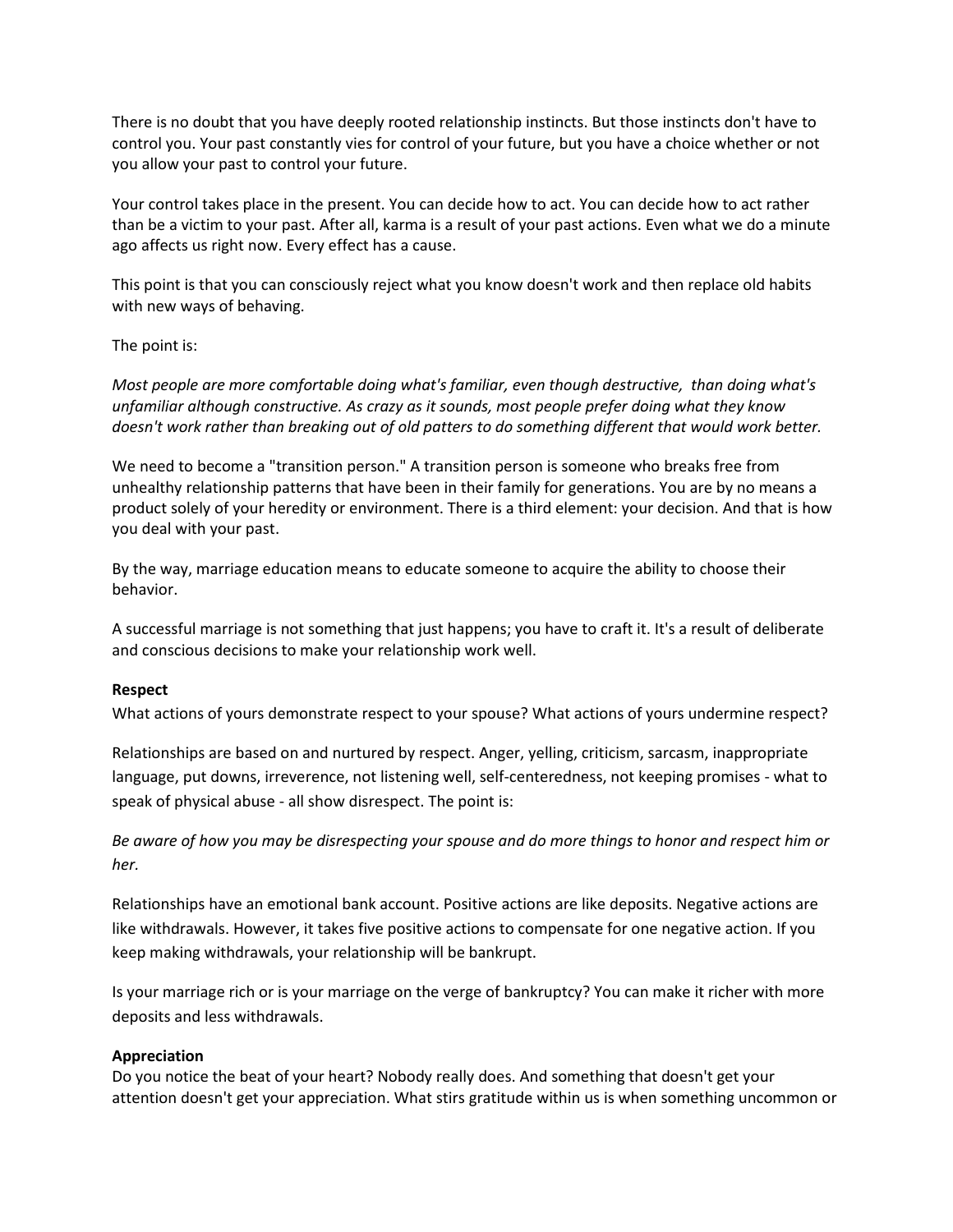infrequent is done for us. If a friend invites you over for a meal, you thank them many times. If your wife cooks for you every day, you probably take it for granted. So the more you get something, the more you expect it - and the less likely you are to appreciate it.

This is one of the great challenges of building a lasting marriage. We crave appreciation. The point is:

# *A successful relationship depends upon appreciation.*

People can't live fulfilling lives without it. But the longer we're married, the less likely we are to appreciate our spouse. So we need to be aware of this natural tendency and be proactive about not letting it happen.

There's no easy way to fill your marriage with appreciation. It may not always come naturally. You have to make it a conscious discipline. Before the day is over, make sure you say at least one word of appreciation to your spouse. And do this every day.

# **Expressing feelings**

Sometimes openly and honestly expressing your feelings can be very hurtful to your spouse. You might feel that it is important to be honest about your feelings, but if honestly expressing your feelings is hurtful to the other person, then it will damage the relationship, and thus is inappropriate.

The main point is (explained in the *Gita* thusly):

*Austerity of speech consists in speaking words that are truthful, pleasing, beneficial, and not agitating to others, and also in regularly reciting Vedic literature.* (BG 17.15)

# **Focus on the positive/solutions rather than on the problems**

Don't focus on the difficulties or problems in your marriage; focus on what you can do to make your marriage better. By doing this, many (or all) of the negatives will vanish. Once you make your marriage better, you will be able to more easily and successfully deal with any remaining negatives.

Focus on action. Focusing on listening and discussing problems rather than doing things to make the marriage better doesn't work. Although this may help you have a better understanding of each other's point of view, what you actually need is an action plan to improve your marriage.

Talking about the problems in a marriage can actually make the problems worse. This could lead to arguments and bad will.

The real point is this:

*You will never talk yourself out of a problem that you behaved yourself into.*

Marriages change because people change. Say little; do much. Speak in a vocabulary of your actions. New choices resolve marital problems; discussions don't. Solving problems does create more affection; creating more affection solves problems.

# **Your needs**

You should not be upset because you spouse doesn't know your needs. You may have to communicate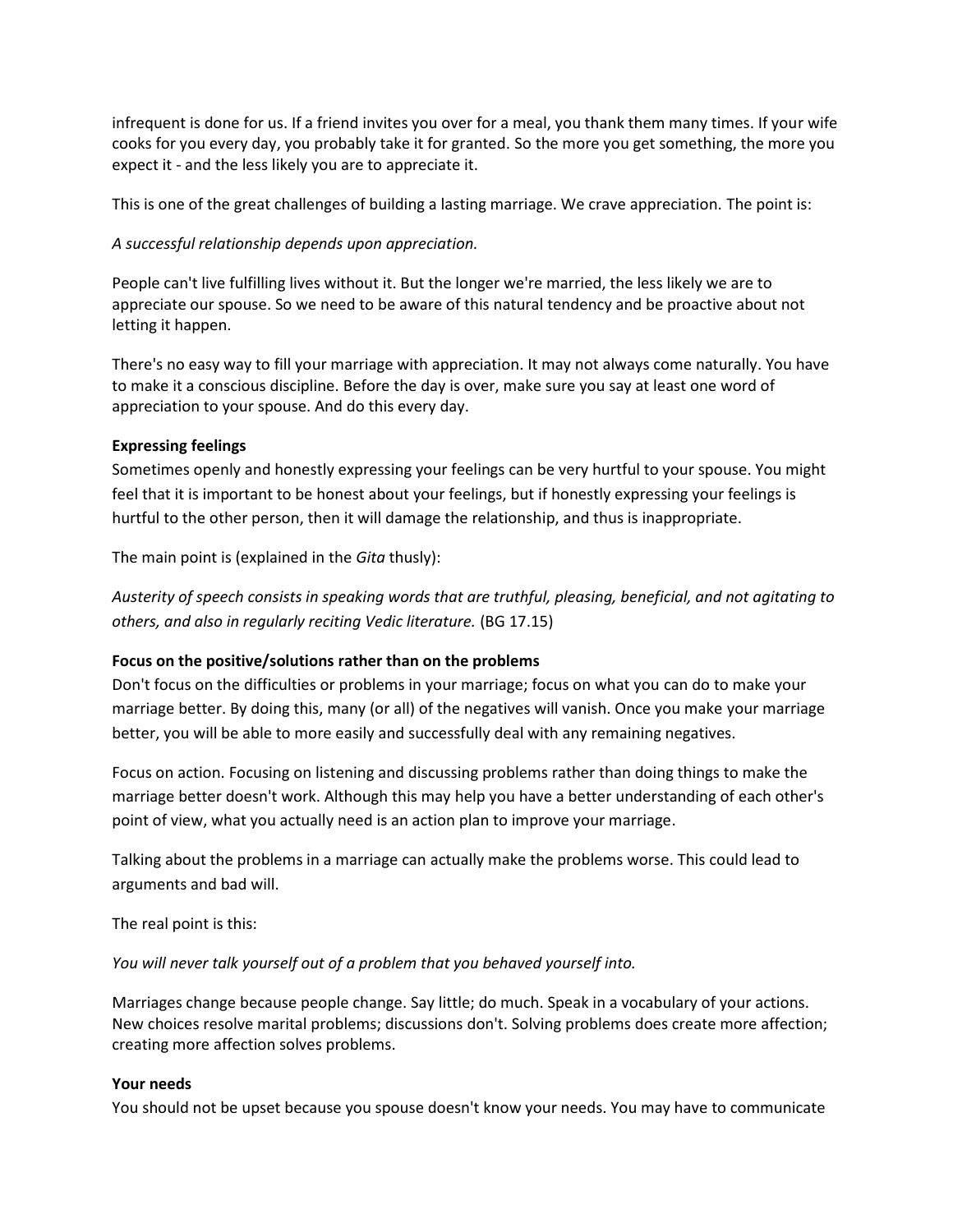your needs to them. Don't be unhappy that they are not always aware of your needs. Be happy if they respond to the needs you tell them you have.

The point is this:

*Don't expect your spouse to be a mind reader.*

Yes, we should try to feel what our spouse needs, but we shouldn't have that expectation of them for ourselves. We should communicate our needs to them.

# **Keep your problems private**

One of the most important values in a marriage is privacy. Therefore, it's a mistake to talk about your marriage or your spouse to family or friends. It's a violation of your spouse's privacy and it is wrong.

We like to talk to their friends about their problems. Sometimes we need to talk about our problems. But it is not right to reveal your marital problems to your friends, even if you think you need them to help you solve such problems. The point is:

*It is unfair to your spouse to reveal your personal problems with him or her to your friends or family unless you have their permission.*

If problems are serious they can be addressed by professionals.

# **Don't ignore the problem, face it**

If you are having any difficulty in your marriage that needs fixing, there are basically two ways to deal with it: you can either ignore it or focus on it.

People who run from their problems seek relief, but end up in pain. People who face their issues experience pain, but end up relieved. A problem doesn't go away because you run from it; it gets worse.

It is important to realize that we get exactly the problems we need in our life to fix the things about ourselves that need fixing. In other words, problems in marriage are not coincidental; they are a sign that you have a weakness that needs work. If you ignore it, the pain will increase until you finally say, "Okay, I'll deal with this."

# The point is:

*The worst suffering occurs when you run from your suffering. The worst pain comes from avoidance. The healing magic is attention. The only way out of your suffering is through it.*

The problems in your life are like fingers pointing toward answers to your most crucial questions. They are transformations trying to happen. They're birth pains. Let it come! It'll hurt, but that hurt is a path to your healing.

There's an ancient Chinese proverb that says: "The gem cannot be polished without friction; nor man perfected without trials."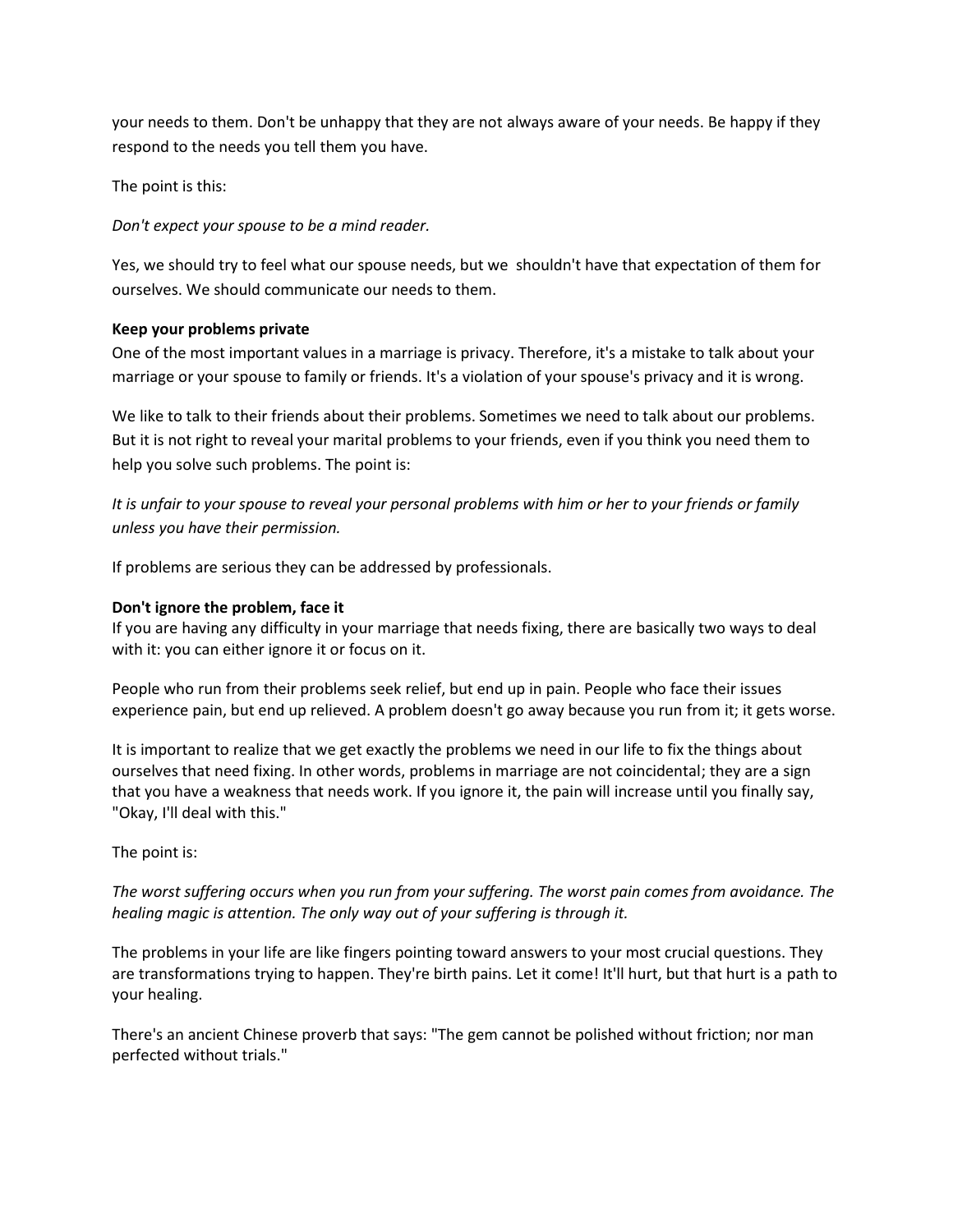#### **Quarrels**

If you had to pick one thing that would best predict a marriage headed for trouble, what would you pick? You might say "conflict." If you fight a lot, then that's not a good sign, right?

Wrong. The number one predictor of divorce is the habitual avoidance of conflict.

The point is this:

*A couple who runs from conflict is at the greatest risk of having a bad marriage because they are not talking about what bothers them.*

The closer you are to someone the more likely it is that you step on each other's toes. If you express your upset it is actually a sign of hope because it means you want to improve the relationship. Apathy, on the other hand, is cause for great concern because it means you are not trying to make things better.

I am not saying fighting is healthy. I am saying people in healthy marriages talk about differences. So if you want to be happily married, you have to learn to "argue" in ways that produce positive results.

Successful couples know how to discuss their differences. This is not something that comes naturally to most people, so most of us have to learn this skill. And once you learn it, the energy that goes into your quarrels will propel your relationship forward.

Every successful couple has areas of disagreement. No two people are perfectly compatible. You'll have differences with anyone you pick. The question is whether or not you can learn to discuss and deal well with those differences, negotiate solutions well, and keeping moving forward despite differences.

#### **Thoughts on infidelity**

Many victims of infidelity (and other emotional hardships) feel like leaving their spouse.

However, sometimes this cheating spouse transforms him or herself after getting the "I want a divorce" wake up call from their spouse. This makes them less likely to make the same mistake again. In other words, once a spouse learns their lesson, they're less likely to make this mistake than someone who's never erred in that way before.

About 25 percent of women and nearly 50 percent of men cheat on their spouses. Thus, this often means that if one divorces a spouse who cheated on them, and then remarries, there is more of a chance the new partner will cheat on them than the repentant former partner.

The point is this:

*A partner who is remorseful and has truly transformed is unlikely to commit the same mistake again.*

Here lies an unfortunate irony. People wait years and years for their spouse to wake up and change their ways. Then when they finally do it, they're told it's too late.

It's often the people who have made serious mistakes, people who have had the harshest wake up calls, who become the best spouses and are capable of forging the best relationships.

Do you see the irony here?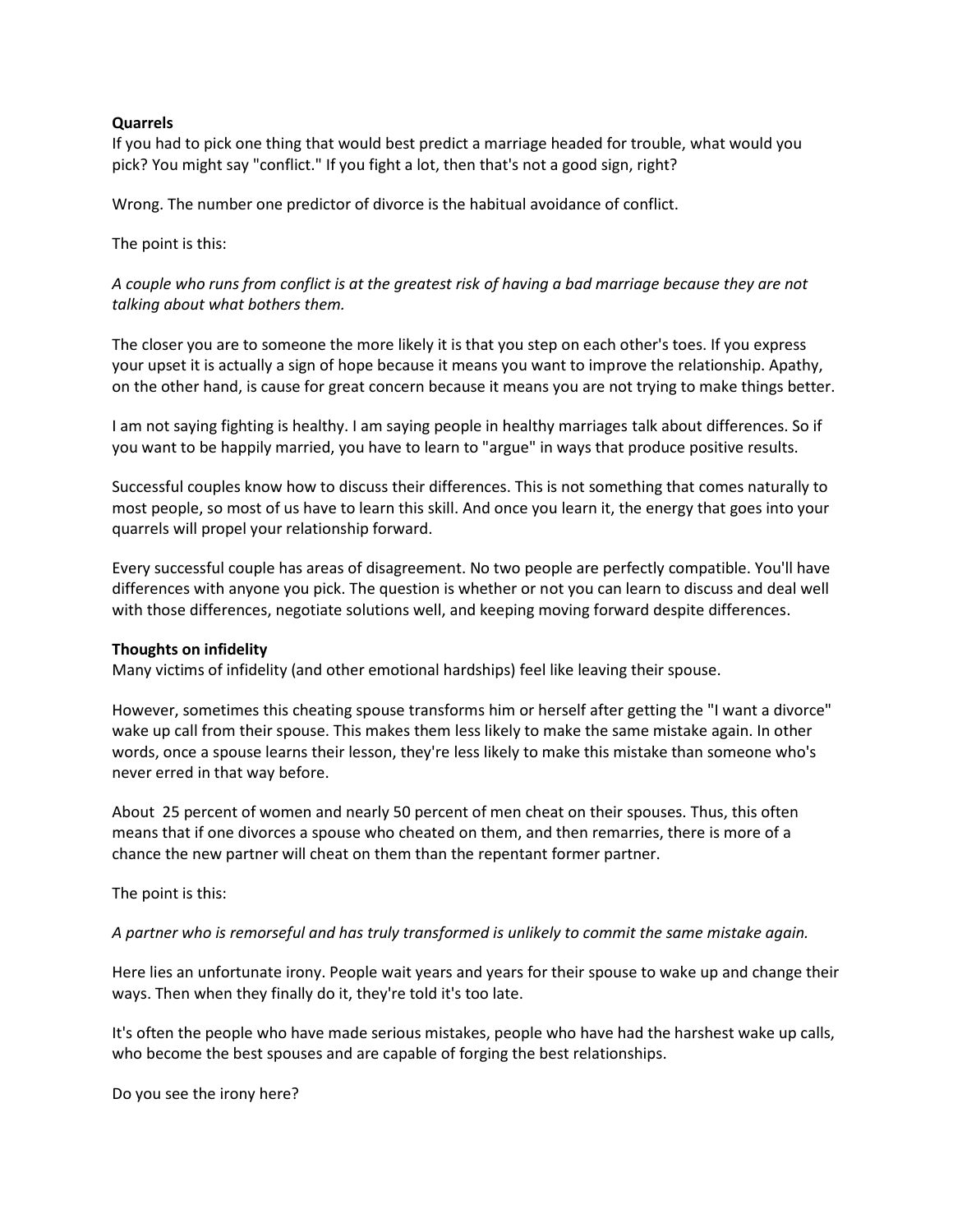The mistakes that ruin relationships are those that transform the culprits into people capable of the most outstanding relationships. The unfortunate thing for victims is that often they don't know how to heal from the hurt that would enable them to reap the benefit of their ordeal.

So the roles become reversed. The person who was ruining the relationship stands ready to transform it, while the person who wanted to work on the relationship all along becomes the cog in the wheel that

inhibits it.<br>So think before giving up on a spouse who was unfaithful.

# **How To Get Over Past Hurt?**

How do you get over past hurt? After all, you can't change what happened in the past. Actually, to forgive someone you have to be able to give up all hope that things could have been different.

You need to live your life from today forward. If not, the past will determine your future. Unresolved issues of resentment will play havoc in relationships. Many of the future difficulties you encounter with your spouse will be precipitated by today's unresolved resentment.

The point is this:

#### *Without forgiveness, no relationship will be fully healthy.*

So how do you get over the past? Well, the past is already over! Rather than dwelling on the past we should thank God it's over.

Let's move forward with a forgiving heart and live with the thought that today is the first day of the rest of our life. The past will only affect us to the degree we allow it to.

# **Is the right person, the right person?**

Having found the "right person," the one you are most compatible with, you will shortly see they have another side which we will call "another person." "Another person" is the part of your spouse that you don't like. But what's important here is to know that you did get the "right person," and every right person comes along with "another person" you didn't meet when getting to know them (or you met them but pretended you didn't see this side of them). So, since you are happy to be married to the "right person," be happy that you have the "right person," even though you are also married to "another person." This is simply the price you must pay to be married to the "right person." Everyone has to also marry "another person" but at least you got the "right person" also.

No two people are perfect for each other, and when couples meet the "other person," they become frustrated with their marriage and their spouse. The key is not to divorce, but to know what to do when you meet the "other person."

Guess what? You are not the only one who will meet the "other person." Your spouse will also meet "another person." So are we going to have two people with two good reasons to separate or divorce, or are we going to have two people who admit that we may not be "perfect" - or even that perfect for one another - but we going to accept, respect, honor and show affection to one another, no matter what. We are going to act lovingly towards one another.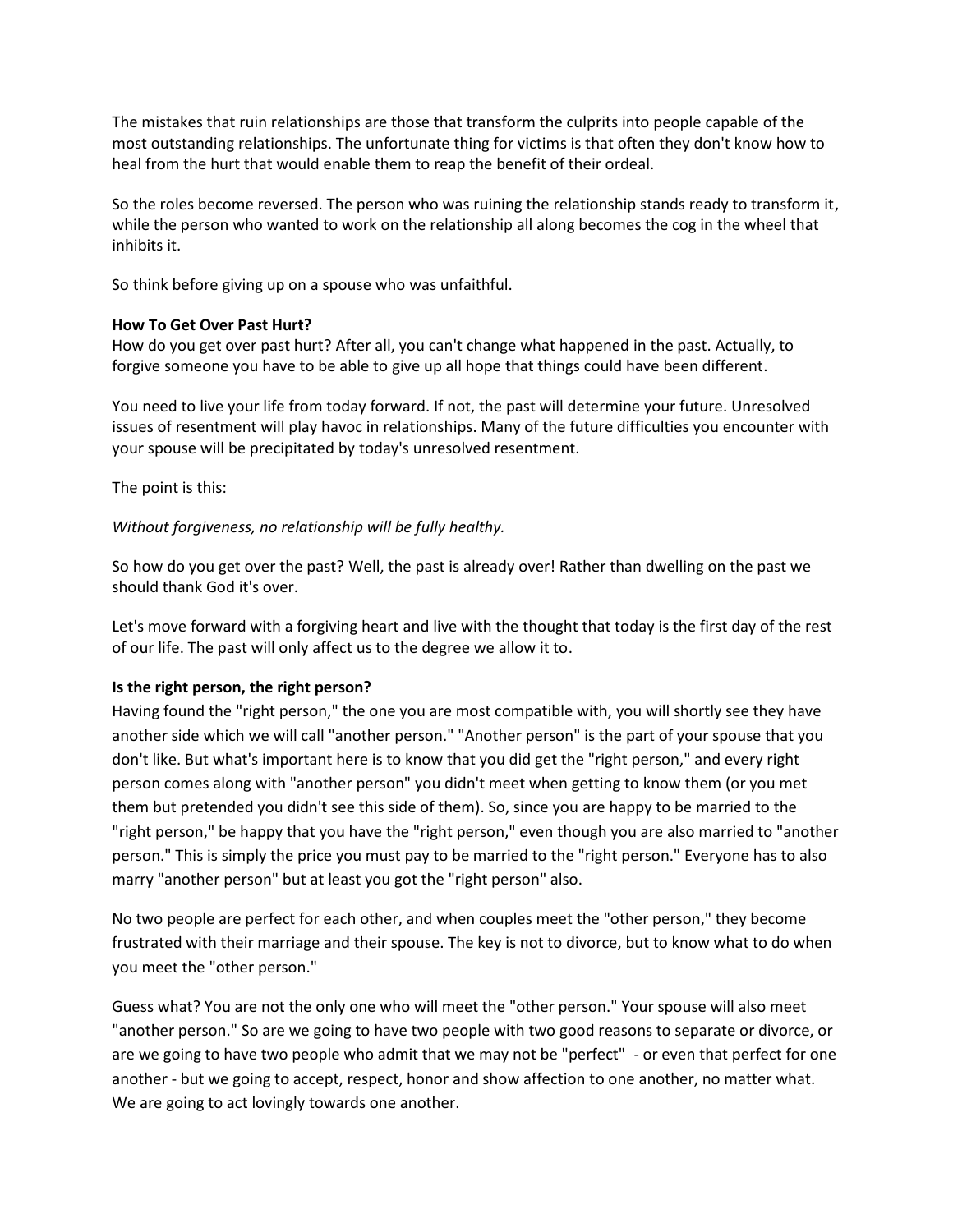And you did marry the "right person." The "right person is still there, even if sometimes accompanied by the "other person." So appreciate that you still have the "right person," and think about what you like about the "right person."

# **A few words on compatibility**

Do "compatible" couples always have good marriages? No. Do "incompatible" couples always have bad marriages? No. Should we look for a "compatible" spouse? Yes.

Actually, compatibility is not the objective of marriage. Having a good relationship is the objective. You can be very compatible and have very little relationship. After all, do you have deep relationships with everyone you are compatible with? So many couples work on being more compatible when they should be working on having a better relationship. Working on being more compatible is different from developing an affectionate relationship. After all, everyone wants to love and be loved. Our deepest need is not to be compatible, it is to love. So improving compatibility doesn't necessarily produce affection and a closer relationship; it just produces more compatibility.

So what does this mean? It means that no matter what, you need to work on creating a better relationship, not more compatibility. Don't think that if you just "get along" you have a successful marriage. "Prabhu, we are doing well. My wife hasn't thrown a pot at me for six months! This is not the assessment of a good marriage. Assess the relationship.

The point is this:

# *You can get along, you can be compatible, and have a bad relationship.*

And you are going to change over time. Your compatibility at twenty-five is going to change at fifty. When it does, if you base your marriage on compatibility, rather than on the relationship, you are going to run into trouble. Is your marriage insulated from the possible disastrous effects caused by character changes in you or your spouse.

Good marriages are good primarily because they give importance to the relationship, not to the compatibility.

A good example of this my friendships with those who have left Iskcon to join or start other movements. Their leaving Iskcon is a compatibility issue. But the fact that we were close friends at one time, that we like one another, that we can still inspire one another now, keeps the relationship strong and alive, despite the so called compatibility issues.

If you marriage is based on compatibility, you are probably sitting on a time bomb. Things change in this world, both you and situations. How will deal with these changes? Not well, if you base your marriage on compatibility. But if it based on the relationship, you will weather storms well together.

# **Accepting as is**

Another aspect of relationship development is acceptance. Your spouse has a certain personality, certain nature, and certain idiosyncrasies, some of which may change over time for the better or for the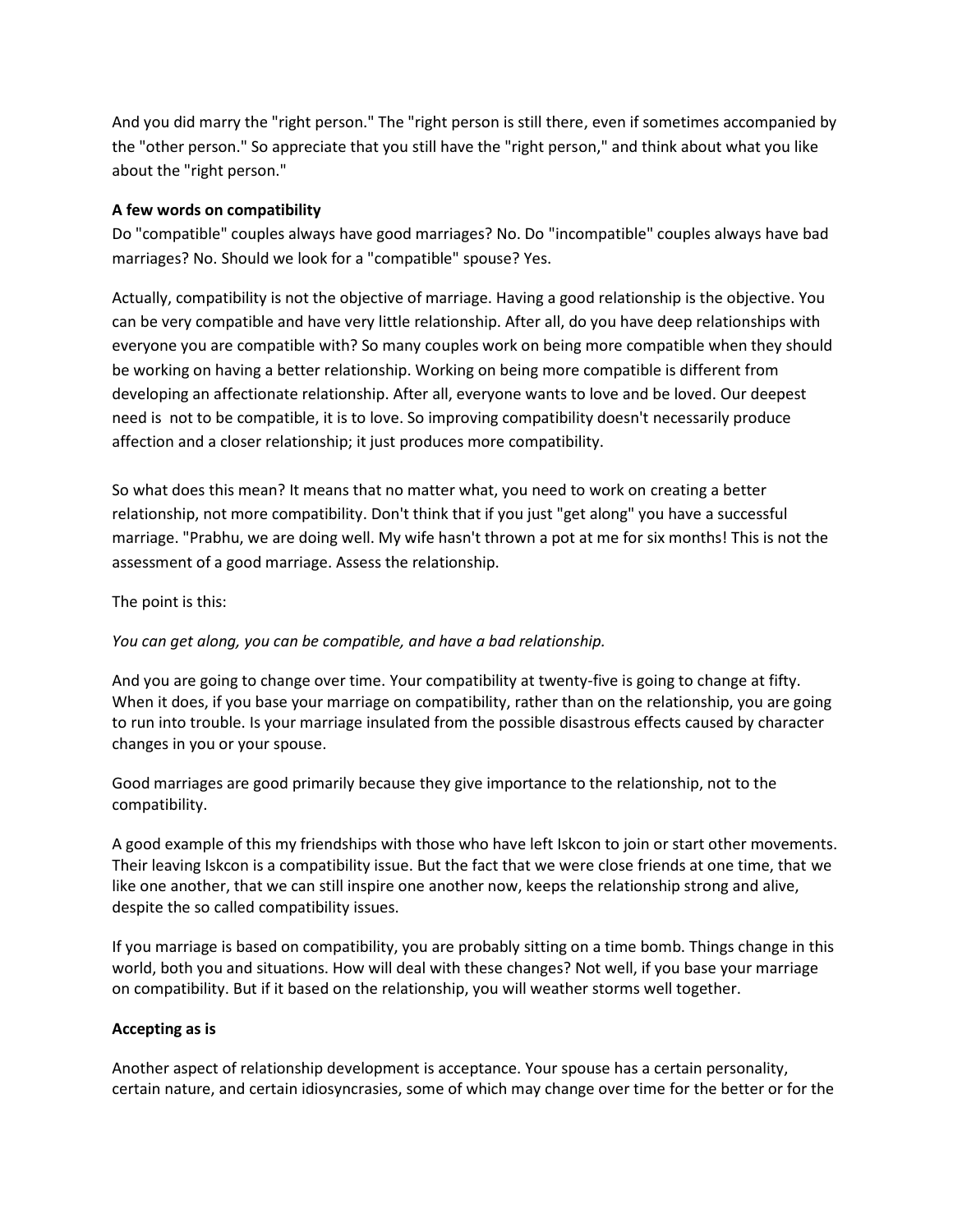worse, and some that will never change. You will find many "weird" things about your spouse over the years. (I am referring to common character flaws, not physical or verbal violence, sexual abuse, continual cheating, etc.).

If you allow these weird traits to bother you, and you will be often disturbed with your spouse. And this is toxic to your relationship - and to yourself. If you accept this is just how he or she is, then those things will tend to bother you less, or not at all, Accepting what you can't change is a fundamental tenet of Krishna consciousness. The more we adopt this practice, the better.

For example, your spouse might not be attentive to details, or tend to forget things you ask them to do. So how do you deal with this? Either don't ask them to do something important, of if you do, check up on them to make sure they haven't forgotten and understand exactly what to do and how to do it. Instead of getting frustrated when they forget to do something, thinking, "Why is he always so unreliable," accept that this is just how God made him and love him for what you find admirable in him in spite of these flaws.

# **It is about "we," not "me"**

Conflicts can be easily resolved, or prevented, when you think in terms of "we" rather than "me." If you think in terms of what is best for the relationship, what is best for the "team," then disagreements become agreements because both of you are on the same side; you want what is best for the team, not what is best for one or the other.

For example, if your wife says "I need you home from work earlier," rather than argue that you can't get home earlier, you could say, "Let's brainstorm how we can do this." You say this even though you are not sure how this can happen since you cannot possibly finish your work before 7 pm. But now you are on the same page trying to solve the problem together rather than arguing that it is not possible to come home earlier.

What might come out of this discussion is that you could come earlier, take dinner with the family, and then after the kids go to bed, do the work you didn't finish at the office. Although your wife might normally be upset when you work at home, because you worked on the decision together she accepts that for you to be home by 6 pm, you will need to put in extra work at home.

And, on your own you might have never come up with this idea, or if you did, it might have been difficult to negotiate being able to work at home because in the past your wife insisted that you don't bring any work home.

Another aspect of "we" is to take interest in and be supportive of things your spouse does that you don't have much personal interest in. Sometimes this might mean taking part in what your spouse does, being there while he or she does it, or supporting them in this. The point is that it is all too easy to become roommates and have two separate lives.

Of course, it is also great if you both have several similar interests. If so, capitalize on these by doing these together. Relationships tend to improve the more you do more things together and degrade the more you live in your own worlds.

The bottom line is that when you get married your life must go from "me" to "we." You won't always get your way, but your relationship will be good, and you will ultimately be happier because of it.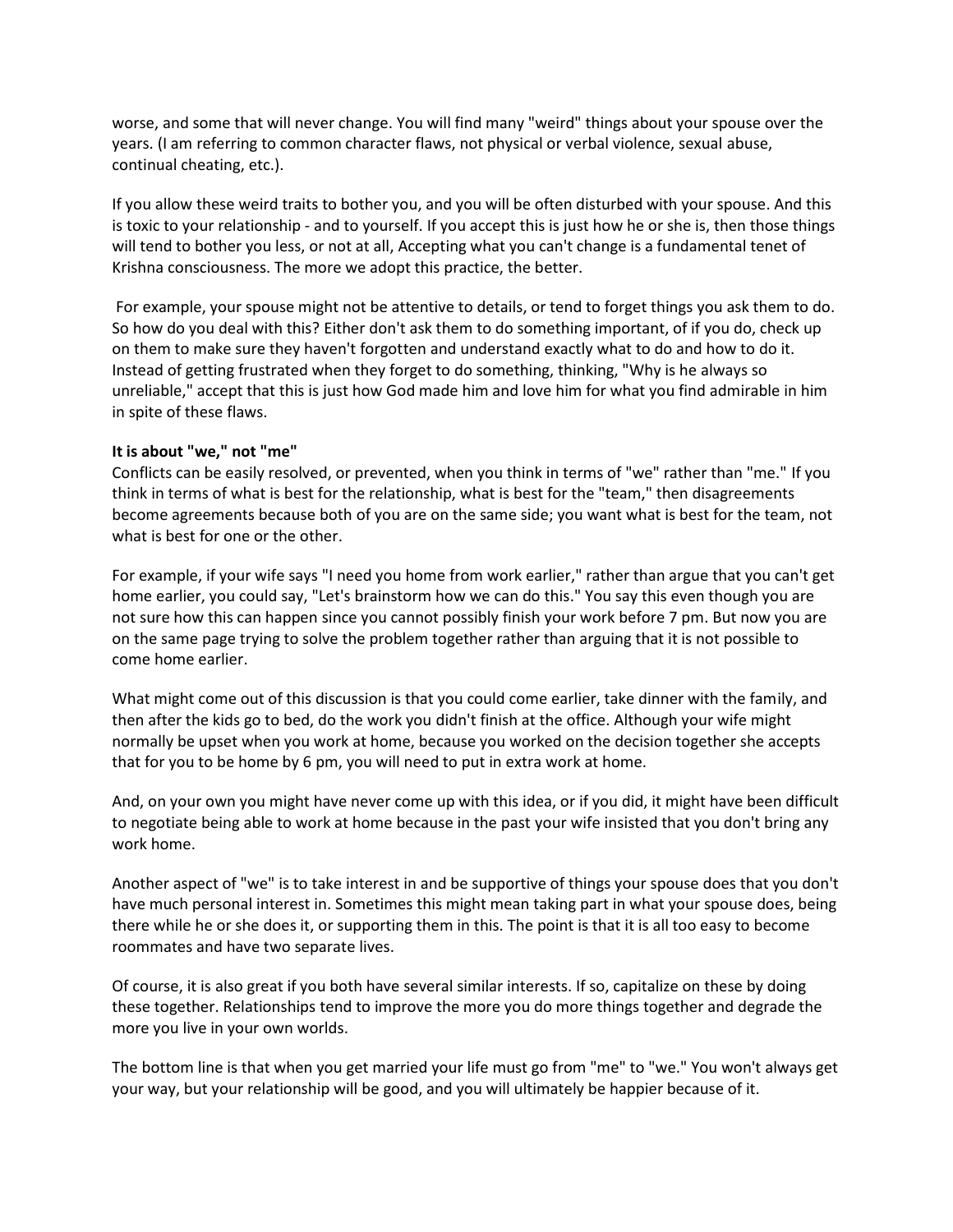What if your spouse has a problem? Tackle the problem together. Support him in his struggle, rather than condemn him for it. Find resources to help him. Encourage him. Talk to him about the problem. His chances of succeeding are much greater if you do it together. If you turn against him for his behavior, hold a grudge, or are angry with him, etc., it won't help him improve.

If you are going to love your spouse, you need to love the whole person, the good and the bad. As mentioned in the section on compatibility, it is okay that you don't to like your spouse's flaws, but accepting them and loving them in spite of these flaws is what creates relationship. Trying to change their flaws is not what helps the relationship. If they change so you are more compatibility, then you have more compatibility, but not necessarily a better relationship. When you work together to help your partner overcome a problem or a weakness, this creates relationship.

#### **Being a good parent**

If you have kids you are probably trying your best to be a good parent. You send your kids to the best schools, help them with their homework, work hard to save for their college education, take them to the best doctors, plan special birthday parties, drive them to practice, and make their favorite meals. But there is something else you can do that is vitally important: that is to have a great marriage.

It's hard to be a good parent unless you have a good marriage. That's because you teach your children how to succeed in relationships by your own example. The point is:

*Your children won't learn about marriage from what you say as much as from what you do.*

One of the most important things in your children's life is to have a successful marriage. They'll learn it from your marriage.

Ralph Waldo Emerson said, "Who you are speaks so loudly, I can't hear a word you're saying."

There's nothing more devastating to a young person than to be the victim of a broken family. If your children don't see affection between you and your spouse, where will they learn it. But if they witness a good relationship between you and your spouse, you give them one of the greatest gifts you can offer, an example of a great relationship.

To be a good parent you must do everything you can to succeed in your marriage.

#### **When you want to marry**

One ounce of prevention is worth a pound of cure. In other words, choosing the right partner can save you from pounds of cure having to go into your marriage. Always be aware that *maya* may choose someone for you, exactly the wrong person.

The point to understand is:

*Just because you like the way a person looks, walks and talks, doesn't mean you should marry them. Just because you feel good around the person doesn't mean you they are the right person for you.*

And even though he or she is a "good devotee," it doesn't necessarily mean you will get along well.

Choosing a spouse needs to be done dispassionately, not passionately. Choosing a life-long partner requires many things other than chemistry. It is best to have a list of the qualities and nature of a person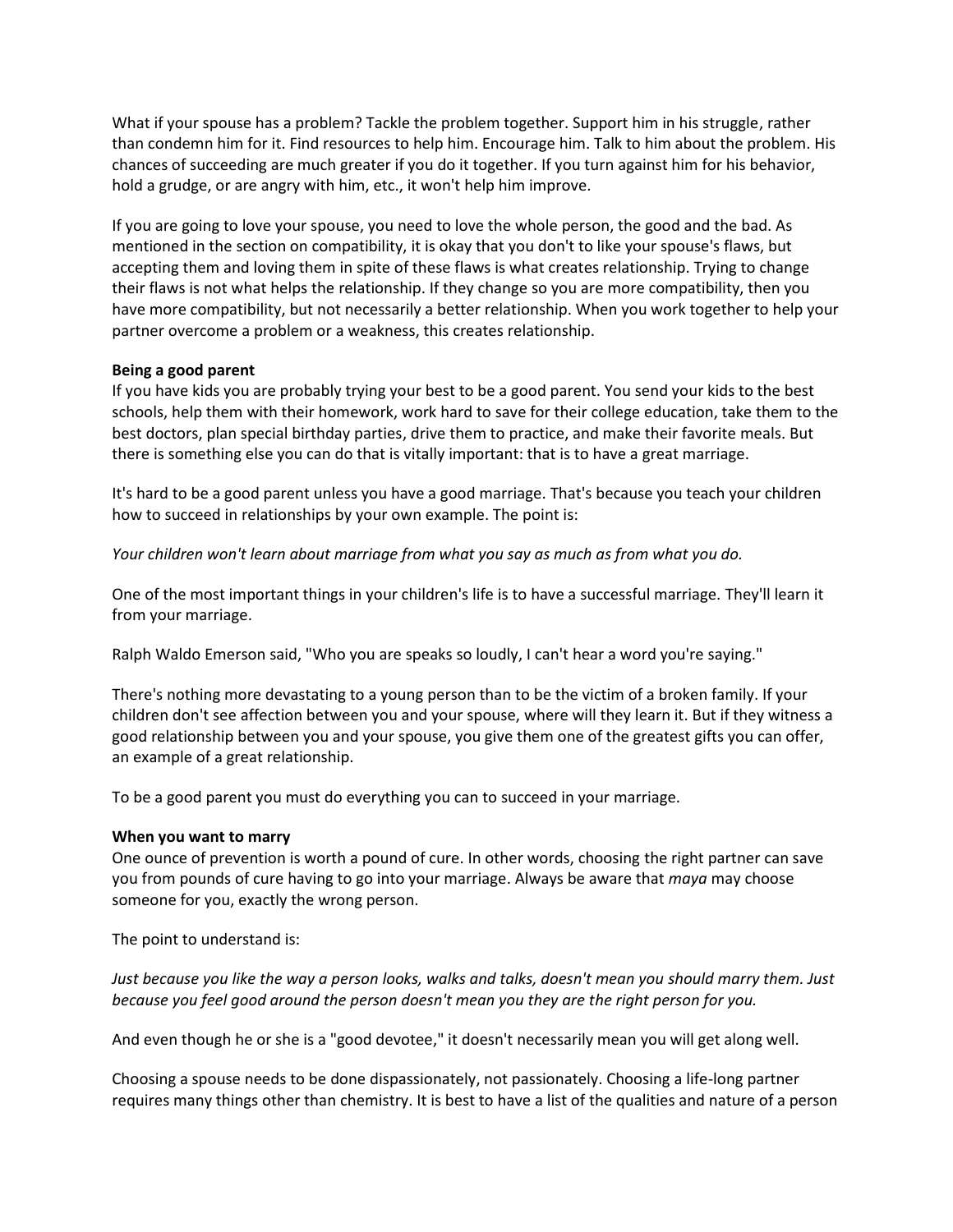that you believe would make an ideal partner so in the event that you start becoming attracted to someone, you will be more able to objectively determine if this is the right person for you. Statistics tell us that arranged marriages (i.e. arranged with the right person) are not as happy as "love' marriages in the beginning, but after five years couples in arranged marriages are much happier than those in a love marriage. Why? Because the relationship was based more on compatibility than physical attraction.

So do whatever you can to find the right person. Once you have found them, do pre-marital counseling to both confirm that you found the right person and that your are on the same page regarding your goals, values, and aspirations.

All this work is the "ounce of prevention" that can prevent a serious disease from destroying your marriage. It is a great accomplishment, and a great service to Srila Prabhupada, to stay happily married to one person throughout your life. Do everything before marriage to ensure this will happen.

# **Addendum**

#### **Differences Between Men and Women**

*Based on talks by Bhakti Vidya Purna Swami*

#### **It is about the relationship**

Relationships are the reason anyone does anything in their life; and the central point of a relationship is the interaction. We want experience from the relationship, and so we create environments that enable good experiences. But the experience comes from the interaction, not from the environment. For example, a house creates an environment in which relationship can be expressed, but buying a house doesn't create an experience. Yet, people believe if they have things it will create the experience. But if you don't interact well, or avoid interaction, you can't create a good marriage just through external arrangements because we are only satisfied when connected to others.

Whatever you get, good or bad, you get from another person. So you need to learn how to live well with others. Since you are going to live together, you need to figure out how to make it work. Many people don't understand how to have a good relationship with the opposite sex, and this is why most do not succeed.

#### **Appropriate Behavior**

In dealing with the opposite sex, you need to know what is appropriate behavior, and also the appropriate time for that behavior. It is different than dealing with the same sex. The rules are different.

For example, you don't make noise at midnight because you will wake everyone up. But at another time, earlier in the evening, when people want you there to have fun, making noise might be appropriate So be aware of the environment and what mood is appropriate in each situation. You must know what actions will produce desired results. If you do the wrong process, you get the wrong result. If you fix a tire on your car, you won't get lunch. You have to make the lunch. So when we don't get the result we want, don't blame it on the other person.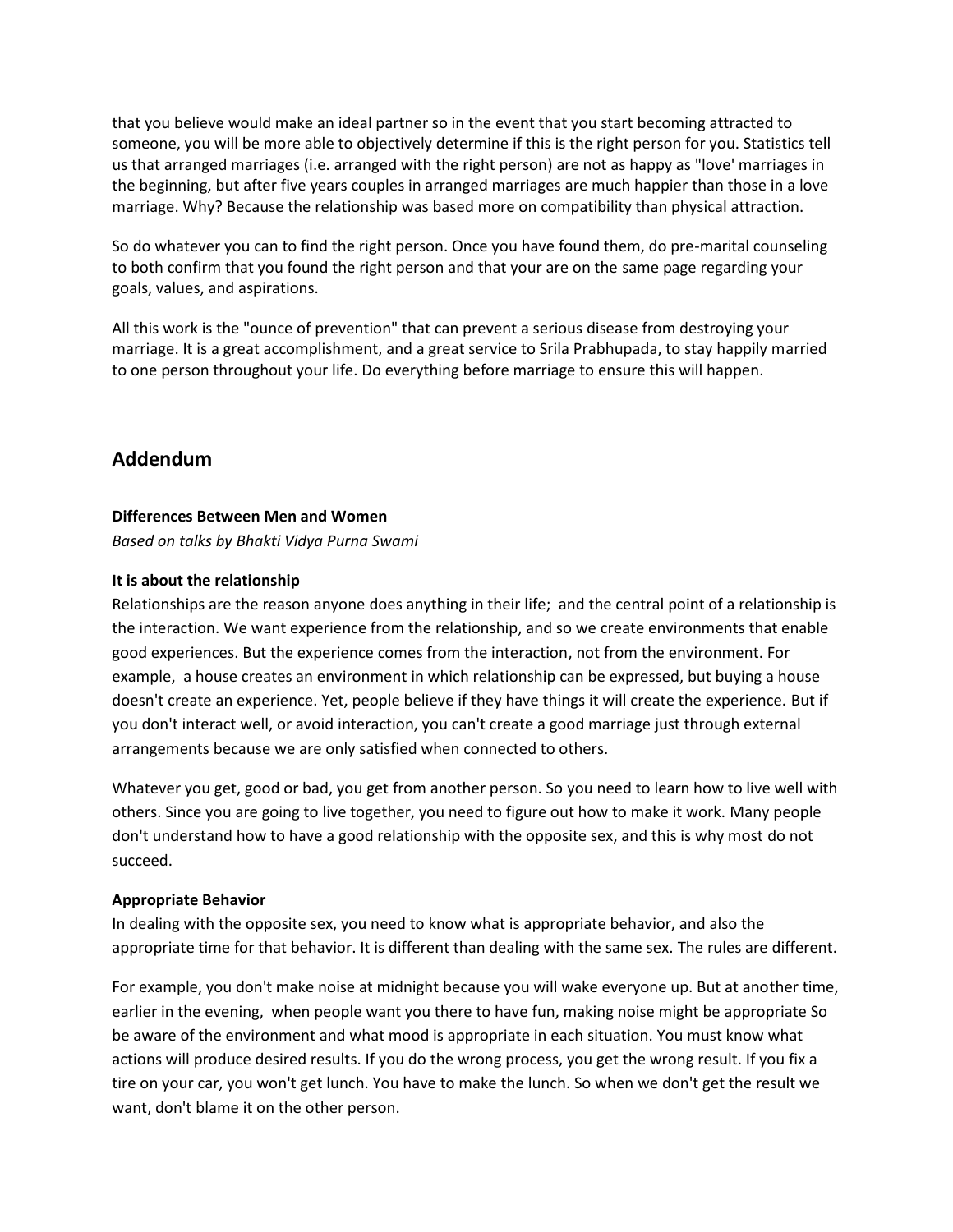#### **It is about them, not about me**

The relationship is not about you. It must go out to the other person. If you do this, the other person will reciprocate. Do not expect the other person to come forward first before you respond. This is how God works. He will love you no matter what. This works for God, not for us.

There is such a difference between men and women that it can become difficult to relate. When you put a man and woman together, they feel happy if they like one another. So they think because they are happy, everything will be good forever. But things change, feelings change, and if they don't know what is happening and how to deal with it, there will be problems.

#### **Male/female differences**

# *Adjust accordingly*

Masculine is active, like a hammer. Female is passive, like nails. So there must be a proper interaction between the two to get results. With material things it is easy to understand how you get results; you just hammer the nails in the wood. This is obvious and simple. There is a process to get something done.

Dealing with relationships is different. People may not know how to get things done but not know how to make relationships work well. Replace the potato with a person and it becomes much more complicated. Why? Because people have feelings, and we think they should feel like we feel. But if the relationship is not going well, it means you don't know how to act. It as your fault.

A man may be good at golf, and if he hits the ball into the bushes he knows it is his fault. But at home he is unaware of his wife's mood and blames problems on her. Balls don't have feelings, so it is easy to understand that you made a mistake and hit the ball in the wrong way. But it is different with people. You think they should be this way or that way, but they are not.

So a man has to be aware of a woman's mood and deal with it accordingly. For example, you change the way you drive when the road is icy. You change to accommodate the situation, even if you wish you didn't have to do this, in order to get the results you want. I the stock market changes, you adjust your strategy. Similarly, do the same thing with another person when their mood changes.

As long as you know the goal, then you can adjust in order to achieve the goal. If you are not achieving the desired results, change what you are doing. If your spouse don't respond well, find another way of acting to get the response you want. And if your spouse won't initiate action, then take the first step.

# *Men are independent, woman are dependent*

Men are independent by nature, and can function well on their own (if they are well trained). But when they deal with women they can't be independent. They have to deal with women according to the women's needs, because women are dependent.

Many men don't know this, or are unwilling to acknowledge this is the way it is. This is what it means to be a man. Otherwise they will stay as big kids, and expect their wife to be like their mom and take care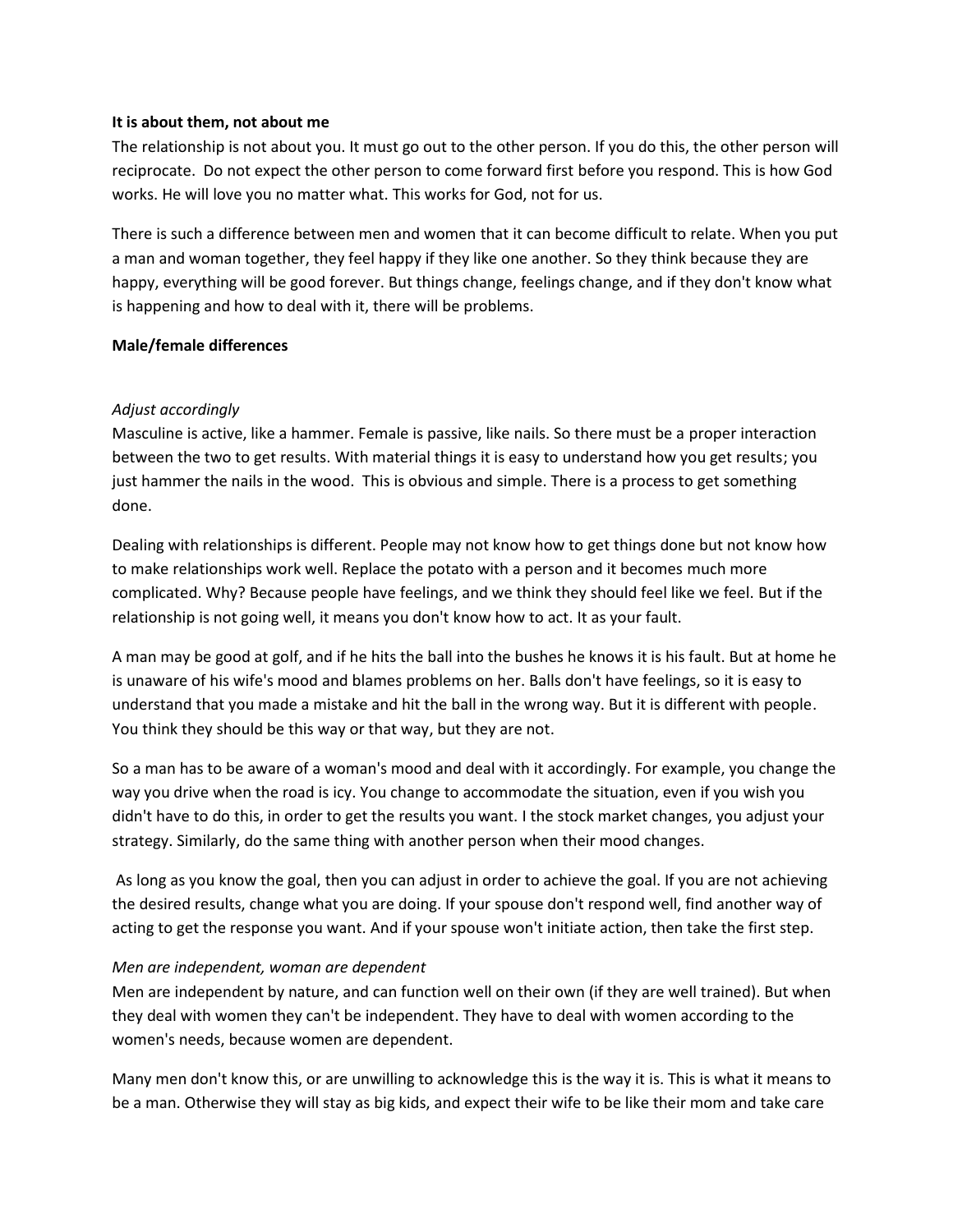of them. If they are really independent men, they won't be like this. If not, the wife won't be happy because he'll want her to be like his mother ( except he'll want to have sex with her.) Then the husband becomes like one of the kids in the family because he never learned (or doesn't want to be) independent.

He many have grown up very self-centered. Men need to learn to please and cooperate with others. If he wasn't trained like this, it can be difficult for him to take care of a family - and he may not even know how to cooperate with other men.

# *What makes you a man*

Conquering an empire is mechanics. Peacefully living with a woman is more than just mechanics. It takes huge efforts. A good man performs action according to the needs of the woman. What makes you a man is that you perform an action to fulfill the needs of a woman.

The male is the subject and the women the object. The man performs the action according to what the woman wants. That makes him a man. Woman are not satisfied with men who act like a women, thinking only about his needs. If he thinks of her needs then automatically she will think of his needs. Doing this makes a woman feel comfortable and secure in their identity.

# *It is about feeling*

Women need situations which will give rise to the emotions she wants to taste, and these situations should be provided by the men. Situations are the external environment that produces the emotions.

Men like to get things done; women like to experience. If a machine can do the work, a man is happy. But the machine is important for women in that it generates the experience they want from what the machine creates. It is said the man wants to drive fast to get the destination and the woman wants to enjoy the ride and time with the husband.

Women are about aesthetics. If the curtains look good it makes them feel good. But the man is focused on just getting the curtains hung.

# *Women are about relationships*

The woman wants the man to interact with her. She is more relationship oriented than he. But he is often happy just dealing with matter, moving things around or just accomplishing something. But the woman wants it done to generate an experience.

For example, if a man gets a pen from a friend, even if the relationship breaks down, the man will still use the pen. But the women won't use the pen because it doesn't generate a positive experience. She might even throw it away.

Women are looking for experience in the process and in the result. Man wants results and they will put up with anything to get the results. The women wants experience during the process.

The man may say the right words, but have the wrong mood, so she gets upsets. He focuses on what is right externally, not on the mood. She is more about the mood.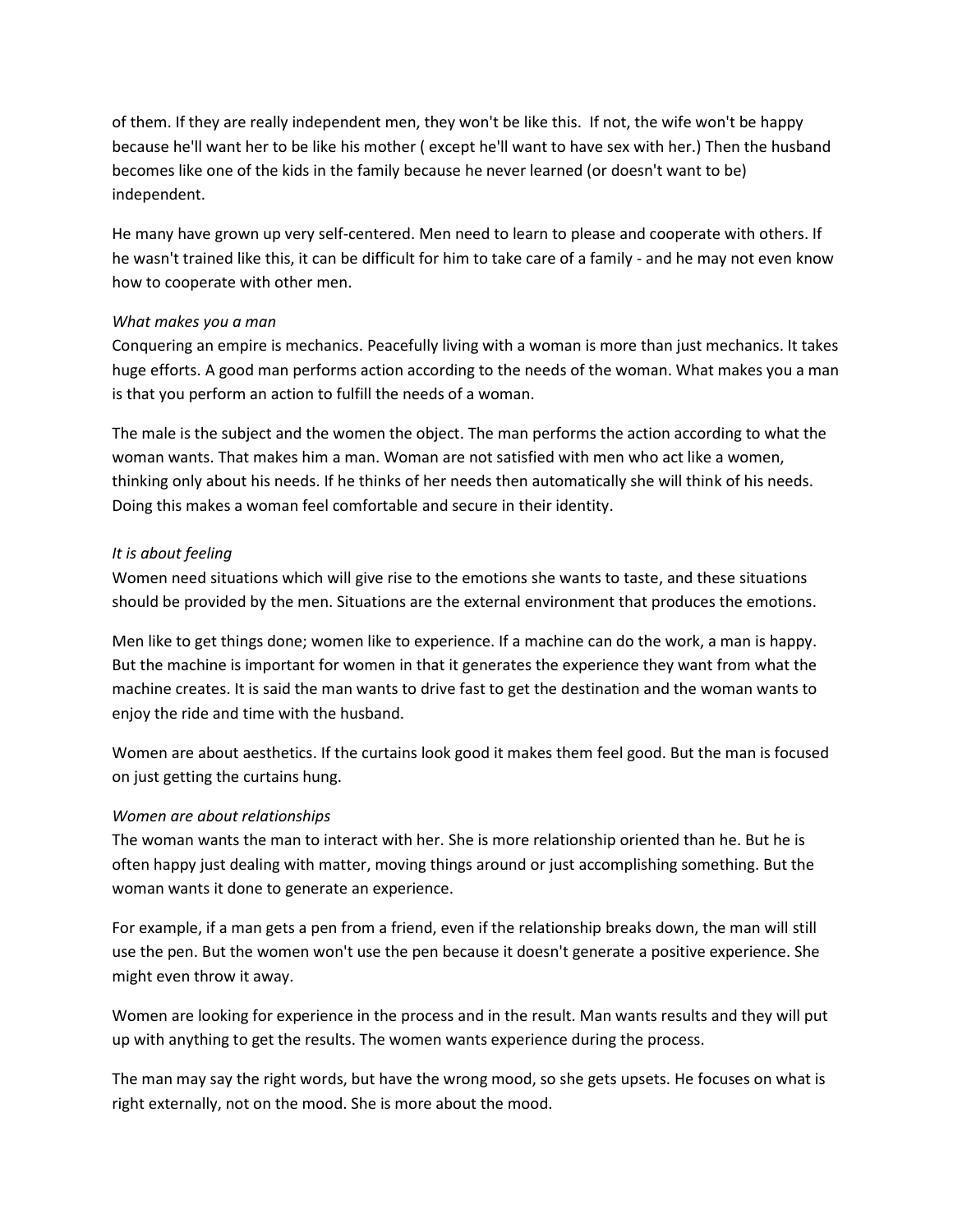Women are about variety; men are more consistent. But women want consistent men who have variety. So if a man thinks the woman is boring, it probably means he is boring.

Conquering an empire is mechanics; it is fairly straightforward . Peacefully living with a woman is more complex. This means a good man performs action according to the needs of the woman. What makes him a man is that he performs actions that fulfill the needs of a woman.

# *Self confidence*

A dog is confident when he is with his master. A street dog is not powerful. Similarly, a woman with a good man will be self confident.

Women's qualities are not all positive from a man's perspective. But he has to go along with the perceived negatives. A man should never be angry or chastise a woman when she is upset or in difficulty. When she is angry he should take a humble position.

#### *What is feminine*

Feminine is, "I am the controller and whatever I feel is fine." When a man acts this way, he is being feminine. Masculine is to go along with the mood of the woman. Unless you are submissive to women, they won't be submissive to you. Unless you respect them, they won't respect you.

A dog is confident when he is with his master. A street dog is not powerful. Similarly, a woman with a good man will be self confident; without a good man, she won't be powerful.

# *Man must go along.*

Women's qualities are not all positive from a man's perspective. But he has to go along with the perceived negative. A man should never be angry or chastise a woman when she is upset or in difficulty. When she is angry, he should take a humble position.

Women act differently in the same situations on different days. So a man must deal with this. He must "give in." When a man "gives in" it means he cares. This makes a woman confident and thus she can perform her duties nicely. A man can generally do this more easily than a woman.

# *Women Is Always Right*

The women's ego is such that it is usually more difficult for them to admit they are wrong than it is for a man. So men need to be sensitive to this.

#### *Spoil Them*

Women want to be spoiled. This shows them that you care for them. Then they will feel secure and will be at their best. In other words, men should adjust around women's mood and nature.

#### *What is Masculine*

Masculine means to deal properly with a woman, even when you feel they are unreasonable. Give them shelter when they are unreasonable and crazy. Don't become upset with them.